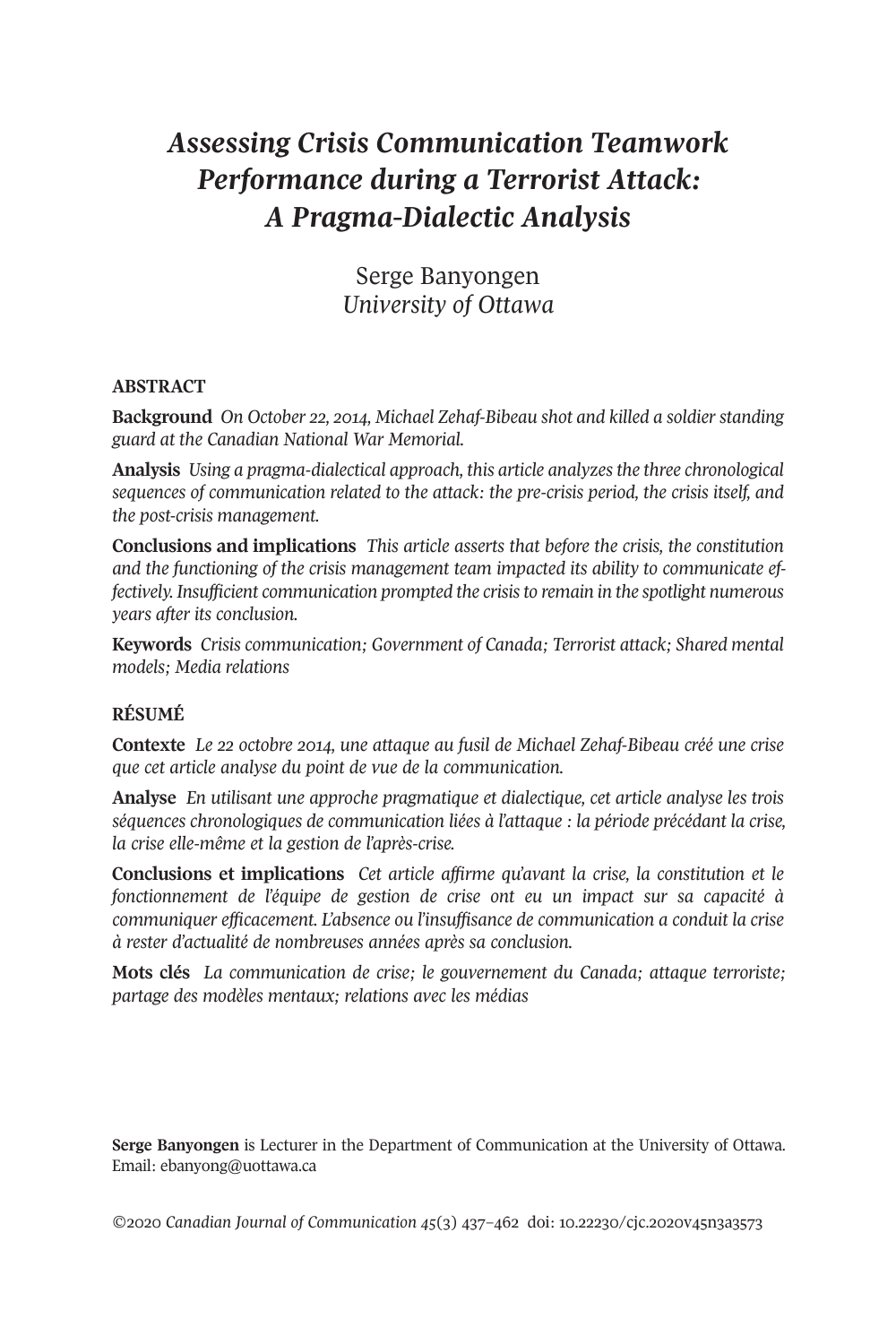#### **Introduction**

On October 22, 2014, Michael Zehaf-Bibeau fired three bullets into Corporal Nathan Cirillo's back as he was standing guard atthe Canadian National War Memorial. Zehaf-Bibeau then fled to Parliament Hill, where political parties were holding their caucus. Zehaf-Bibeau was killed after a long exchange of gunfire. The governmentimmediately placed this sanctuary of Canadian political life in lockdown. Two days before the Zehaf-Bibeau attack, another soldier had been run over and killed in Saint-Jean-Sur-Richelieu, Québec. Zehaf-Bibeau's attack exacerbated tensions and led to a crisis in the government.Various departments were ineffective in coordinating communication and their attempts at crisis management revealed a number of challenges as well as shortcomings. This article examines the Canadian government's implementation of communication strategies in the wake of the Zehaf-Bibeau attack.

Two factors must be considered to understand the complex dynamics surrounding government communication during this crisis. First, terrorist attacks are distinctive both in their severity and their cross-border scope; they are characterized by uncertainty and involve multiple organizations (Ansell, Boin, & Keller, 2010). Moreover, the scale and urgency of the situation render the coordination of crisis management even more difficult. This reality is particularly well illustrated by the challenge of communicating about a crisis at the height of tensions, which in this case allowed for rumours of a second shooter to spread. And yet, the ability to take control of events is one of the primary indicators of effective crisis communication (Bundy, Pfarrer, Short, & Coombs, 2017; Fowler, 2017; Lee, 2016). Both the configuration and the operation of communications within the federal government (Marland, 2017) proved to be liabilities in managing this crisis. In crisis, communication and its role in sharing information, ideas, and feelings is of crucial importance.

This article examines the case according to five critical tasks of strategic crisis leadership as outlined by Arjen Boin, Paul 't Hart, Eric Stern, and Bengt Sundelius (2017): sense making, meaning making, decision-making and coordinating, accounting, and learning. Based on this framework, this article will assess the use of communication in sense making during this crisis, specifically looking at its role in aiding key players and stakeholders to understand the course of events as they unfolded. This case demonstrates the impact of inadequate shared mental models, a cognitive construct of team members' behaviour based on their understanding of facts and theirinterpretation of events (Druskat & Pescosolido, 2002; Helsloot, 2008). This study also examines the structure of the teams assigned to respond to a crisis, exploring the role assigned to communication by the National Emergency Response System (NERS). The team in charge of crisis response had to deal with the problem of equivocality and ambiguity in decision-making (Coombs, 2015a). The analysis ofthis case also reveals how the dialectic of baronies—old personal conflicts and inter-institutional power struggles obstructed the processes necessary for effective decision-making (Renaudin & Altemaire, 2007).

The second portion of the analysis assesses how the media perceived the coordination of efforts and how messages were conceived during the crisis. The assumption is that the quality of the exchange between the Government Operations Centre (GOC)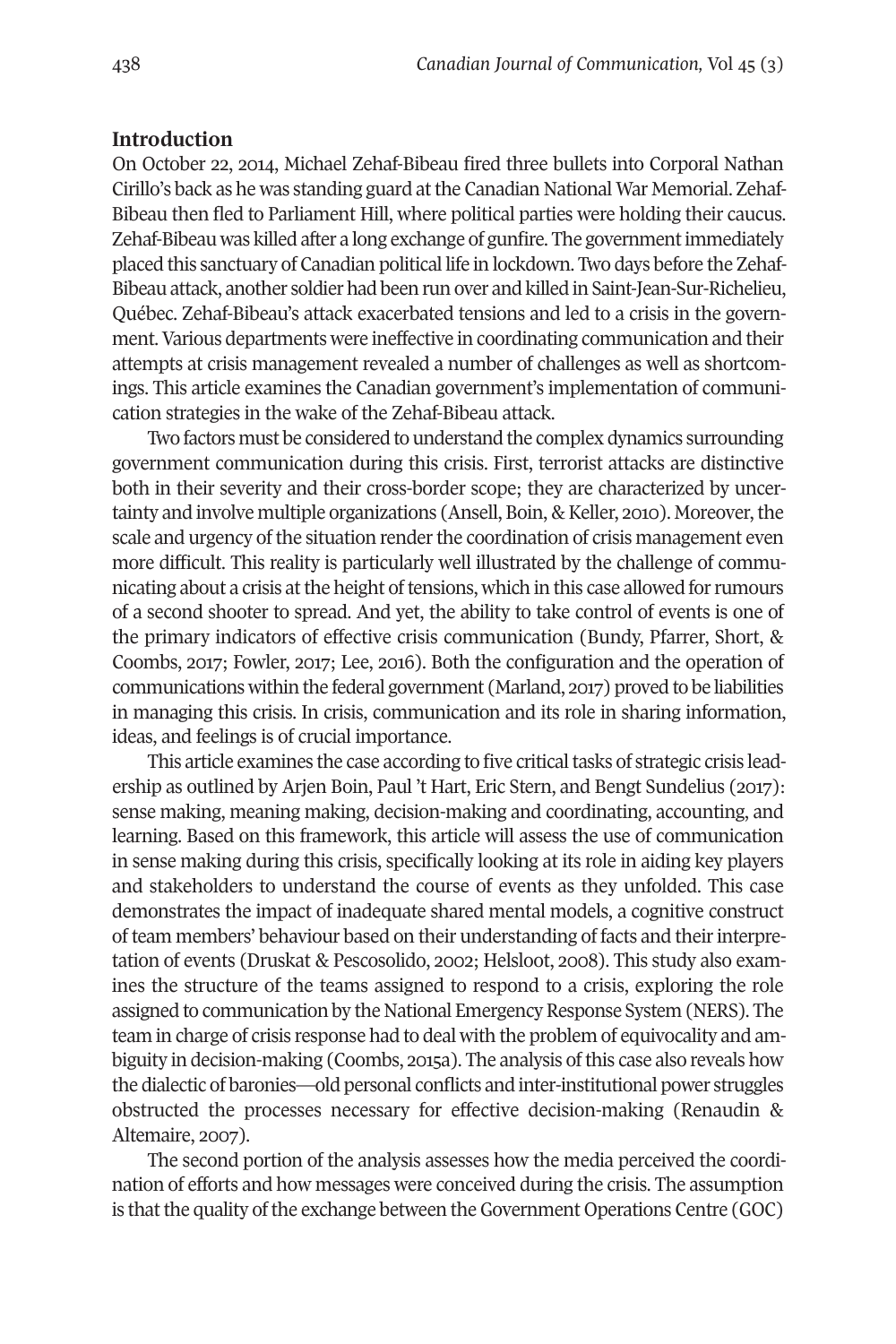and the media is directly related to the nature of their teamwork, and this failure in collaborative processes ultimately impacted the GOC's ability to communicate effectively using the media, particularly during a press conference in the crucial early moments of the crisis. Overall, this case demonstrates that the institutions assigned to deal with a crisis facing the federal government of Canada were ill-prepared to properly communicate both from structural and functional perspectives.

#### **Literature review on crisis communication and terrorism**

The study of crisis communication and terrorism has substantially developed since the terrorist attack on September 11, 2001, in New York (Barnhurst, 1991; Heilbrun, Wolbransky, Shah, & Kelly, 2010). Aino Ruggiero and Marita Vos (2013) reviewed a decade of research on these two topics, arguing that since most research has been on chemical, biological, radiological, or nuclear (CBRN) hazards, there is a need for a multi-channel communication approach. Terrorists are perceived to have multiple communication objectives (Falkheimer, 2014; Matusitz, 2013). In fact, terrorism communication strategies are far more complex than just seeking publicity (Rothenberger, 2011). Terrorism is a form of persuasive communication (Tuman, 2010) and a disaster developed as a public relations strategy. Indeed terrorist attacks need an audience for the theatrics to shape and impact political climates (Rada, 1985; Richards, 2004). One of the main objectives of terrorism is fomenting a climate of fear to destabilize a government (Pattwell, Mitman, & Porpora, 2015). According to Brigitte Nacos (2007), terrorists pursue four objectives of communication specifically related to the media: 1) to attract the attention of a variety target audiences; 2) to generate recognition of their motivations; 3) to arouse the respect and sympathy of a part of the population; and 4) to obtain recognition as a relevant political actor on the particular subject they defend. The media thus end up being taken hostage by terrorism and find themselves in a kind of forced marriage that binds their destinies (Augé, 2012). In return, the media communications of terrorists contribute greatly to the creation or transformation of social representations. Moreover, in a terrorist situation, journalists depend heavily on government sources for information (Moeller, 2009).

A terror act creates a void waiting to be filled with information, and it generates division. That is why it is essential for a crisis management team to communicate a unified voice (Hargie & Irving, 2012).In this challenging environment, leadership communication skills take on increased importance during a terror attack (Canel & Sanders, 2010).

The quest for meaning during a crisis creates a confrontation between government argumentation and media frames of the crisis (Canel, 2012). This is one of the aspects that link communication to terrorism. Terrorist attacks are often accompanied by a loss of bearings among the general population, revealing undisclosed vulnerabilities. This is followed by the fear of further attacks in the near future, thereby heightening feverish anxiety within the general public (Goldstein, 2005; King, 2005).

In times of increased stress, such as during terrorist attacks, the support provided by strategic communications that combine persuasion and empathy remains a potent antidote against widespread panic (Ruggiero & Vos, 2013). Communication is also required to reinforce resiliency so that the public can better cope with constant fear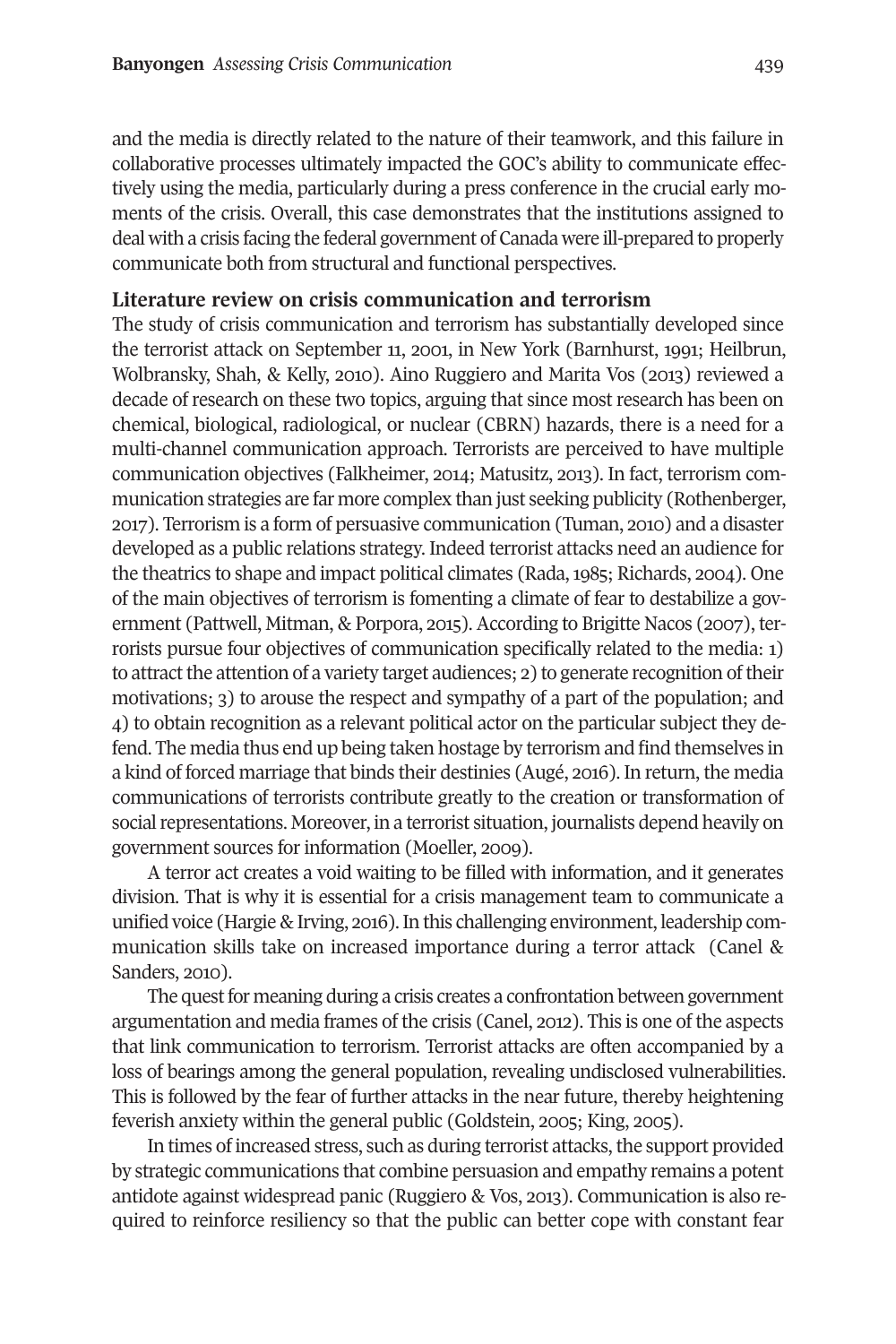(Palenchar, Heath, & Orberton, 2004). In other words, communication becomes an effective remedy for the trauma suffered by the population; having a better grasp of the reality of events helps people to alleviate stress (Griffin-Padgett & Allison, 2010).

In more practical terms, the quality of communication also facilitates the evacuation ortransportation of people away from dangerous sites (Zimmerman & Sherman, 2011). In the case of the attack on Parliament Hill, a lockdown was put in place, rather than evacuation, although this does not diminish the importance of communications strategies beyond the practical. The impact of the terrorist act and its direct effects depend very closely on the quality of the information received and shared. Communication may or may not channel the distress and panic that terrorists try to propagate because it greatly reduces uncertainty (Fischhoff, 2011).

#### **Methodology**

Using a pragma-dialectical approach (Yan, 2017), this article analyzes the three chronological sequences of communication related to the Zehaf-Bibeau attack: the pre-crisis period, including the nature and functioning of the GOC; the crisis itself, particularly the press conference following the crisis; and the post-crisis period, with a focus on the media's depiction of divisions within the GOC. The pragma-dialectic approach assesses discourses as "a speech of acts such as presenting a standpoint, casting doubts on a standpoint, advancing in favor of a standpoint and concluding what the result of a discussion is" (Van Eemeren & Houtlosser, 2003, p. 387). It is used in this article as a tool to analyze the argumentative structure of government communication.

This article then uses media coverage analysis (Riffe, Lacy, & Fico, 2014) to examine how the media responded to government argumentation. On October 29, 2014, one week after the shooting occurred, there were 87 recorded results related to the post-terror event management in the Canadian Newsstand Major Dailies database. Indeed, with the convergence phenomenon created by the concentration of media ownership (Goyette-Côté, Carbasse, & George, 2012), articles written by a senior correspondent assigned to the Canadian Parliamentary Press Gallery or a columnist on that topic were in some cases reprised numerous times by different media outlets throughout the country. After eliminating repeat articles, nine were retained  $(n = 9)$  and were analyzed for this study using a deductive approach (Semetko & Valkenburg, 2000). More specifically, each news story was analyzed through a series of six questions to assess the frames used by media that are related to economic frames, capacity and resources frames, morality frames, law and order frames, security and defenses frames, and policy prescription and evaluation frames (Boydstun,Gross,Resnik, & Smith, 2013; Matthes & Kohring, 2008). This material was used to examine how the government's arguments transpired in the media right after the press conference, and how the linguistic elements within the textreveal a "stakeholders quarrel" in post-crisis management. By assessing the media coverage of the terrorist attack, this study evaluates whether the government's communication efforts were convincing enough to have its key messages reprised, even partially, by the media.

This research builds on case study methodology, an approach centred on exploratory analysis that facilitates the understanding of a phenomenon (Alexandre, 2013) by producing an accurate description of events (Roy, 2012). It is common forre-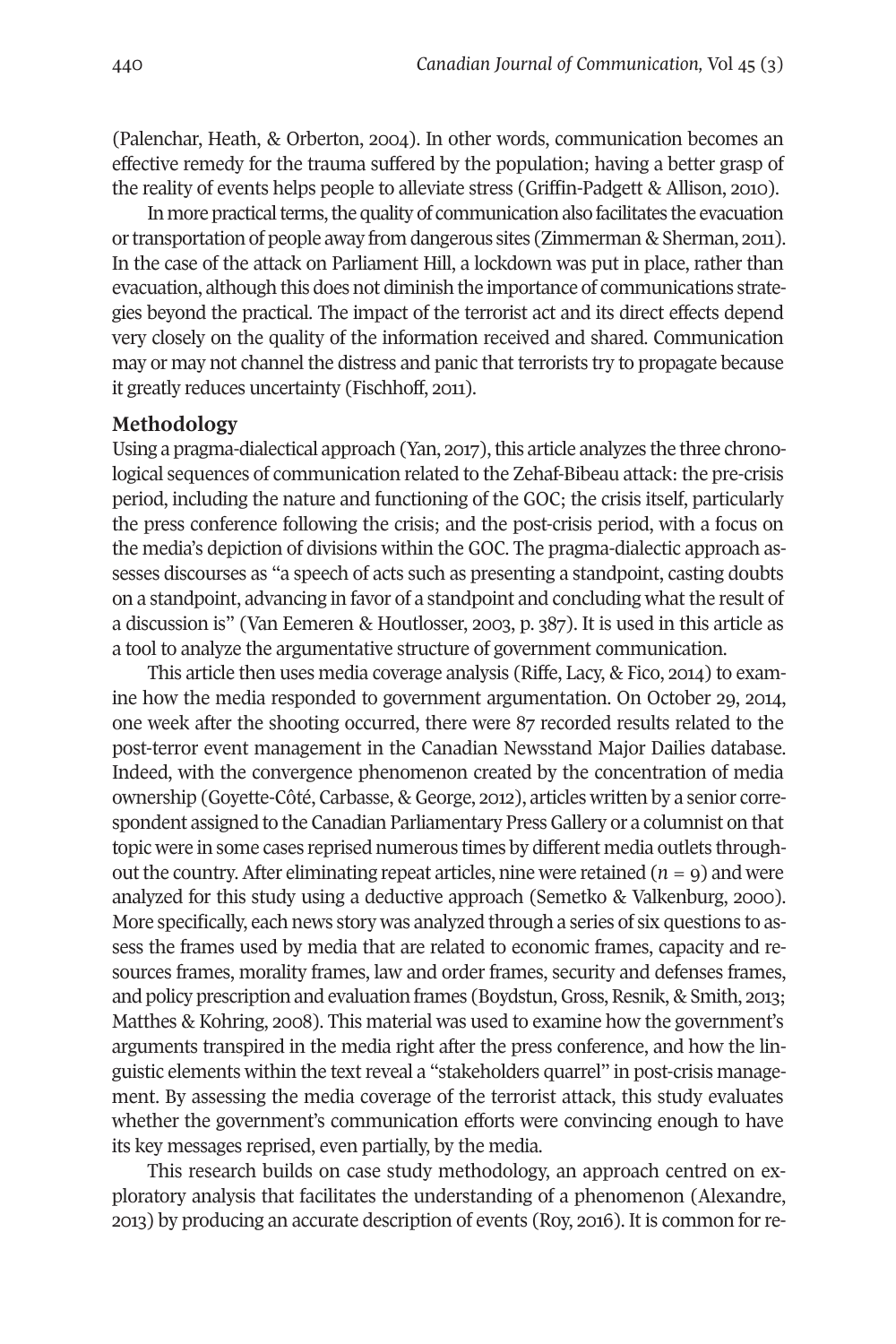searchers to identify the concept of crisis, both its management and its communication, through case studies (Banyongen, 2012; Sellnow & Littlefield, 2005; Ulmer, Sellnow, & Seeger, 2008). Semi-direct interviews about the case were also conducted, but only four  $(n = 4)$  were directly related to the research question and retained: one from a higher manager at the GOC, one from a strategic public relations advisor at the Department of National Defense, and two from journalists (Josh Wingrove and another who asked not to be identified).

# **Overview of teamwork and communication within the National Emergency Response System**

This section deals with the impact of internal organization and performance on communication management. It briefly summarizes important aspects of the National Emergency Response System (NERS) and then demonstrates how the ownership of team processes and outcomes, as well as an inadequate understanding of the shared meaning and the potential for multiple interpretations, led to poor communication during the management of the shooting on October 22. The section will assess the interaction and organization of work between different NERS stakeholders and the role allocated to communication by analyzing a selection of key documents including the Federal Emergency Response Plan (FERP), the *Public Safety and the Emergency Preparedness Act (PSDPA)*, the *Emergency Management Act* (*EMA*), the *Federal Terrorism Response Plan* (FTRP), and the *Communication Interoperability Strategy for Canada* (CISC). This document analysis was also completed with the aid of semi-direct interviews with high-level managers of key NERS organizations to evaluate the functioning of the response system, as well as its communication management of the shooting on Parliament Hill.

The Government of Canada uses NERS as a framework to deal with emergencies and crises. NERS was developed in conjunction with provincial and territorial officials to enable coordinated efforts when responding to emergencies. This framework is based on measures outlined in the *Emergency Management Act* (art 6.1), which assigns the leadership role in managing emergencies and crisis situations to Public Safety Canada. Within that department, the GOC handles operational procedures. The GOC website states: "The Government Operations Centre (GOC) provides an all-hazards integrated federal emergency response to events (potential or actual, natural or humaninduced, accidental or intentional) of national interest" (Canada, 2012, par. 1). One might, therefore, assume that a shooting at the heart of Parliament Hill falls within the GOC's operational jurisdiction. It is, after all, committed to bringing all partners into a common environment to harmonize and synchronize their collective actions. The GOC is required to operate 24/7 to monitor developments, raise awareness, analyze and plan logistical support, and ensure coordination across all levels of government and with partners, including non-governmental organizations, the private sector, and international partners.

As far as crisis communication related to a terrorist attack is concerned, the above mission statements are more performative than realistic. In reality, while the GOC has a communications officer, communication strategy is mostly developed by the Public Safety Canada communication directorate. This produces a configuration that is com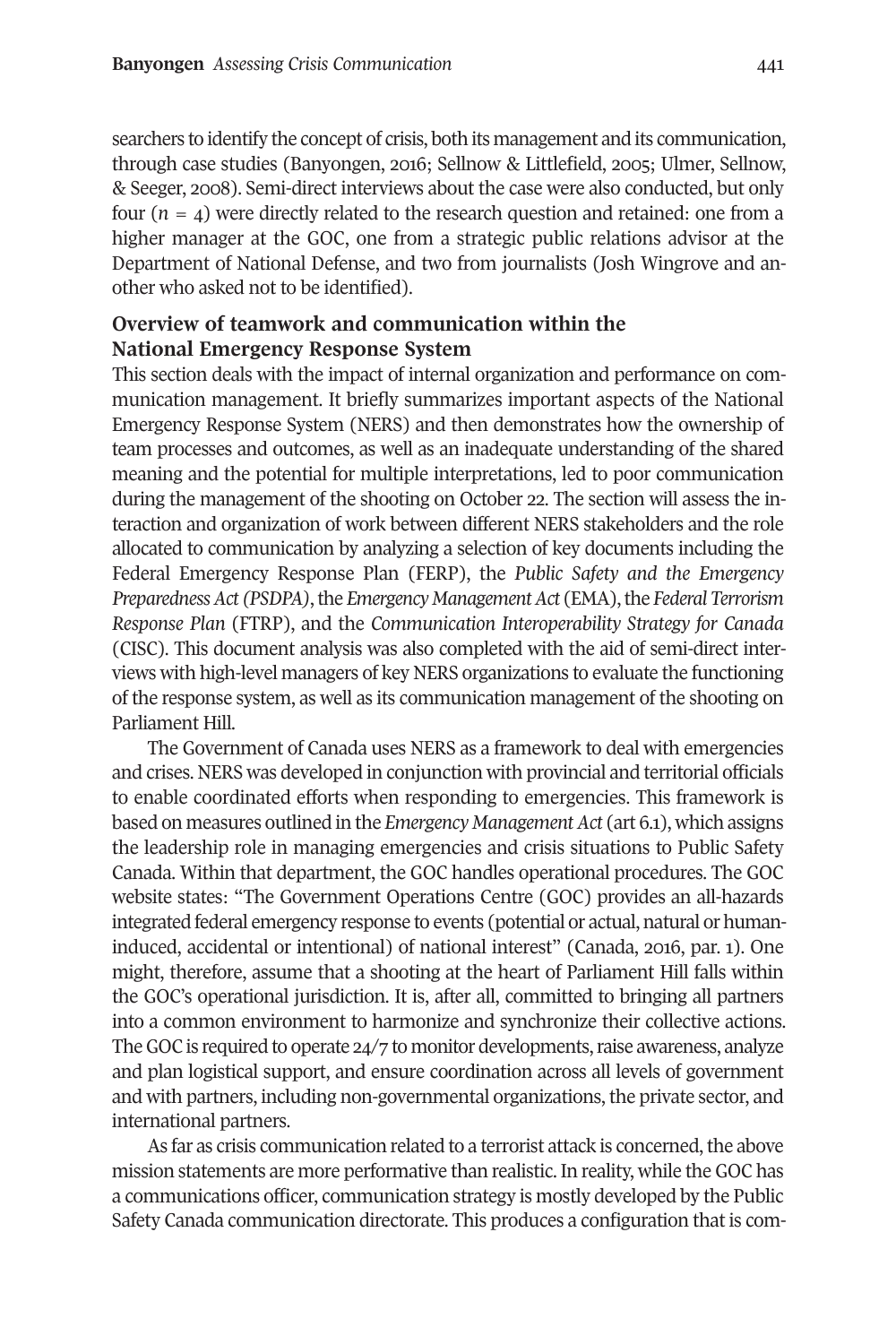mon within government, where one agency, in this case the GOC, owns the content and subject matter experts while another group, in this case, the director-general of communications, is in charge of tools and strategy.



**Figure 1: Outline of the main hypotheses**

The rationale behind this article lies on the idea that issues related to a pre-crisis period such as nature and the functioning of the team, the lack of shared mental models and increased the equivocality, have impeded the GOC's attempts to properly, and efficiently manage communication during the crisis. This is evidenced by their incapacity to steal the thunder to dispel rumours of the second shooter and provide instructional messages through media. Moreover, these issues continued long after the crisis was declared over with an illustration of the power struggles between stakeholders that can be labelled as a dialectic of baronies.

Using theoretical frameworks concerning multidisciplinary teamwork, shared mental models, and the concept of equivocality, the following sections will expose the issues limiting effective communication for teams such as the GOC in the midst of a crisis event.

# **Government Operations Centre: The dialectic between C2 (control and command) and 3C (continuity, coordination, and cooperation)**

Communication represents a vital component of crisis management. It frames perceptions and plays a role in how events are understood as they unfold (Putnam, 2002). However, the inception of a crisis management team (CMT) is important in order to develop effective communication strategies. When it comes to the composition and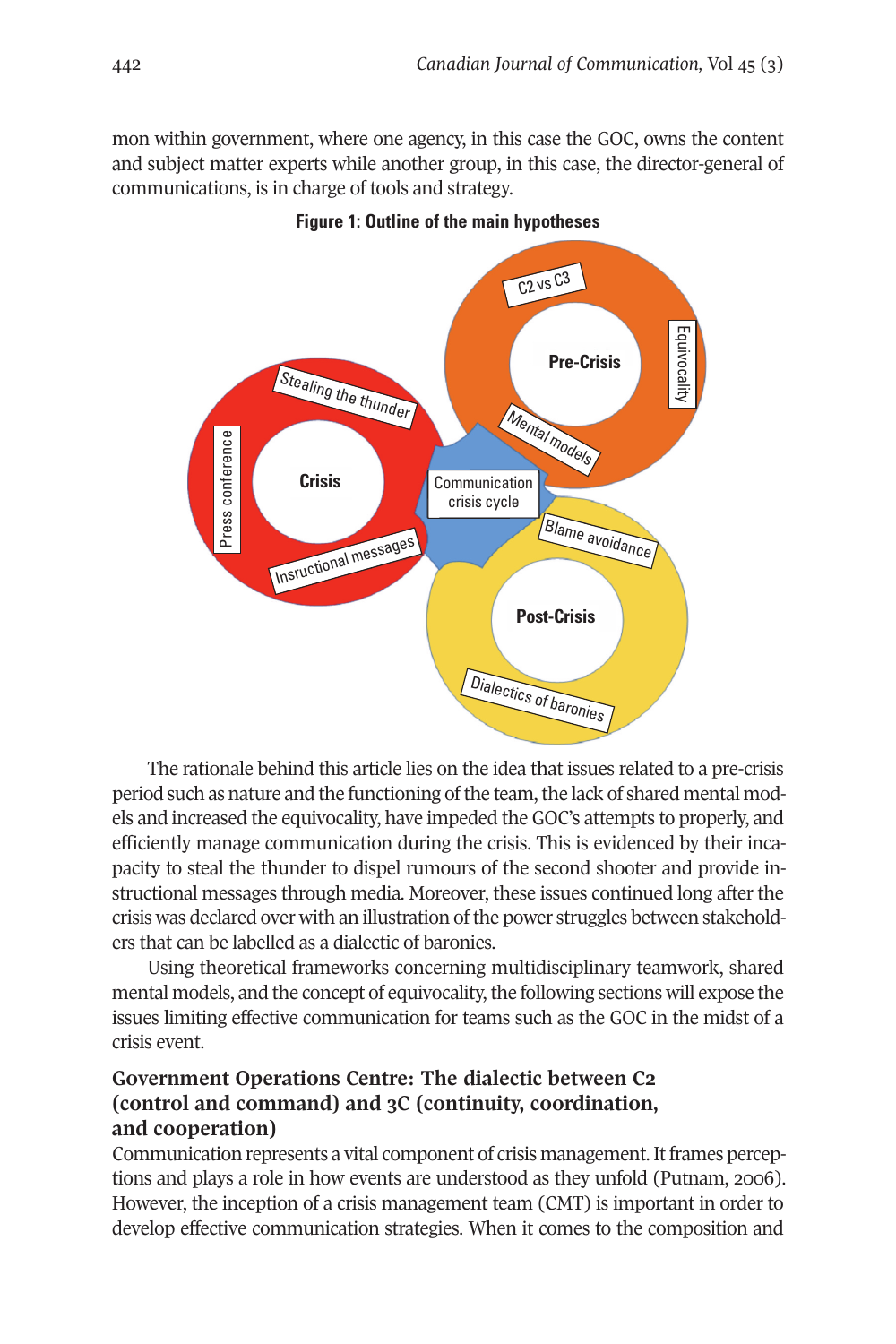functioning of a CMT, two main, but conflicting, approaches can be adopted: control and command (C2) is a top-down model deemed to be better adapted to a military environment, while an adaptive approach, defined as the continuity, coordination, and cooperation model (3C) (Scholten, 2008), is a polycentric response based on lateral coordination (Boin, 't Hart, Stern, & Sundelius, 2011; Helsloot, 2008). In addition to coordinating the response, the CMT plays a majorrole in communication before, during, and after a crisis. In terms of crisis preparedness, the C2 system focuses on risk assessment based on historical events, the conception of scenario-based emergency planning, training test plans, and procedures. According to Boin, 't Hart, Stern, and Sundelius (2017), this model is overrated since crises are shaped not only by decisions made by a leader but also by their proper implementation. This top-down decision model is also dependent on the quality of the coordination through the response network. In the response phase, the C2 model concentrates on developing standard operating procedures, strictlines ofresponsibility, and sectoral approaches, as well as the principle of subsidiarity which holds that a larger and greater body should not exercise functions which can be carried out efficiently by one smaller and lesser, but rather the former should support the latter and help to coordinate its activity with the activities of the whole community.

In contrast, in preparation for a crisis, a 3C system risk assessmentinvolves horizon scanning and forward-looking analysis to detect threats, capacity-based planning and network building, agility and adaptability in training, and strategic engagement between centres and the government. In the response phase, 3C systems deploy flexible and multi-purpose CMTs and facilities and use common concepts across agencies to inform leadership with adaptive capacities, which include the management of largeresponse networks, similar tools, and protocols that can be utilized for different crisis scenarios (Baubion, 2013). Decision-making during a crisis with these multi-disciplinary teams is quite complex, especially in a bureaucratic and political context such as the GOC. It is worth noting that for some researchers, such conditions do not warrant the application of a C2 model during a crisis because members of the team do not work together very often (Devitt & Borodzicz, 2008). Moreover, assuming that members will work toward consensus, unanimity, and solidarity while managing a crisis simply because decisions are made under unified command is unrealistic (Rosenthal, 't Hart,  $& Kouzmin, 1991$  $& Kouzmin, 1991$  $& Kouzmin, 1991$ .

According to one of its senior managers, the GOC is a flexible CMT that could act either as C2 or a 3C model based on the nature of a crisis. This is determined by whether the eventin question is of a sudden or unexpected nature (where an organization has more limited control) or a smoldering crisis (a situation that starts out as a small, internal, or contingent event and is made public to stakeholders, hence increasing the possibility of damaged reputations) (Wang & Xi, 2009). According to a GOC senior manager (personal communication, September 29, 2018), "The GOC is a very flexible unit. It is trained to adapt its methods depending on the type of situation and, most importantly, the type of stakeholders involved in the crisis they are dealing with. The C2 model seems to better work with military stakeholders, while the 3C model has proven to be appropriate for civilian stakeholders."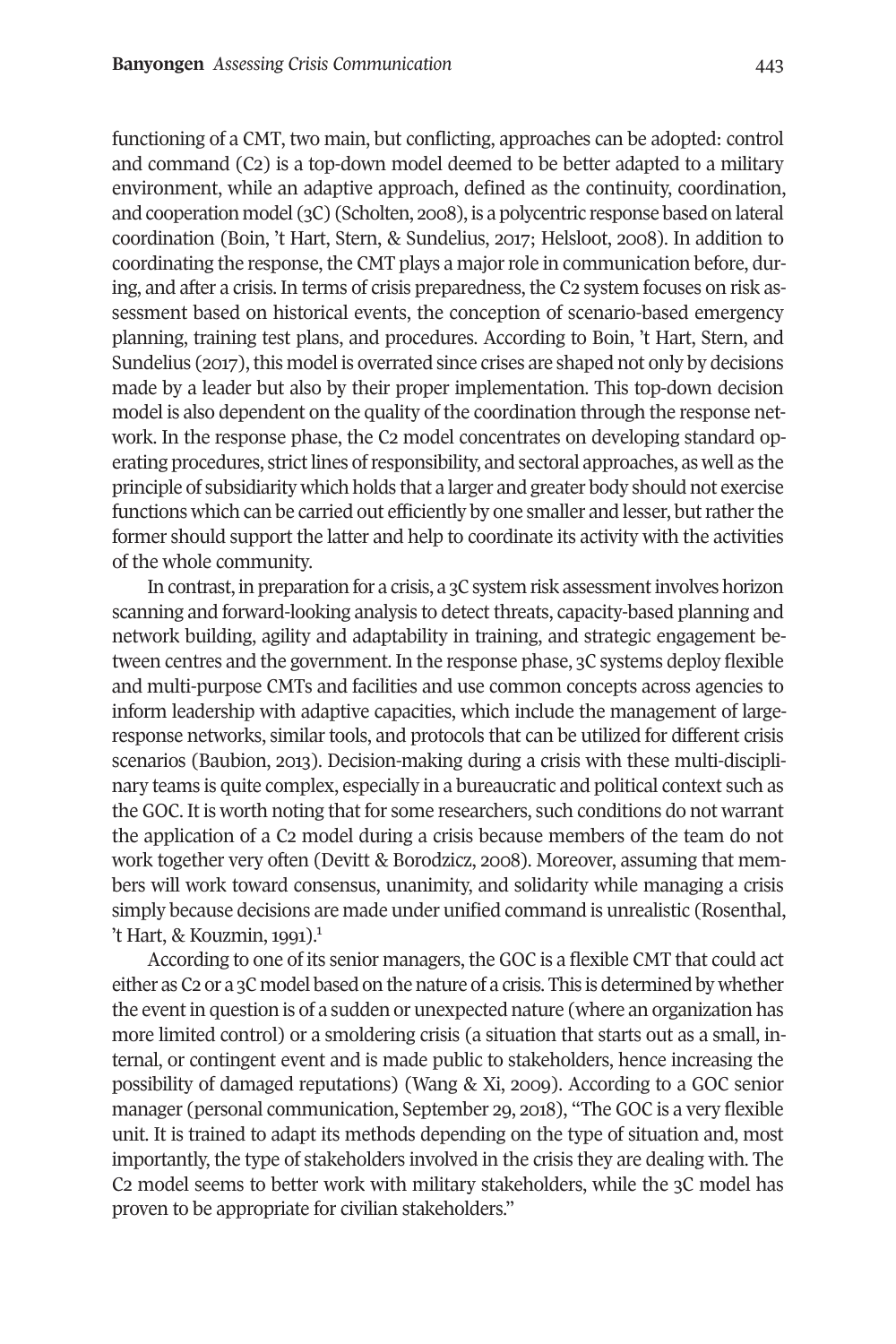With regard to this case study, the GOC operated within the C2 model. Aside from the nature of the teams, the capacity of the performance of a CMT can be measured through team cognition, which is an overlapping of knowledge shared by the entire team about team members, important team processes, as well as task-specific information. Team cognition pertains to a transactive memory system, including team awareness of what information is unique to each team member, the organization of the information, the team's ability to access the information, and the credibility of the knowledge held by other team members (Fernandez, Shah, Rosenman, Kozlowski, Parker, & Grand, 2017). As per the analysis of reference documents and recollections offered during interviews conducted with GOC's higher management officers, there is no evidence indicating that the GOC went through a team recognition process prior to its management of the shooting on Parliament Hill.

With this in mind, the next section aims to demonstrate that the political decision to launch the GOC did not consider the creation of team cognition using shared mental models, a choice that significantly impacted its capacity to launch efficient strategic communication during the events of October 22.

#### **Shared mental models: An effective crisis management tool**

When a crisis strikes, making sense of events is essential, although the unstable nature of the situation can hinder such attempts. It is, therefore, crucial for members of a team to have a shared understanding of events and collectively decide on the appropriate course of action. This is even more important for multidisciplinary teams (Hamilton, Mancuso, Mohammed, Tesler, & McNeese, 2017). A harmonized understanding process is thereby achieved through mental model sharing, which implies that the management of a CMT must move beyond the mere exchange of information to incorporate facts, interpretations, and projection sharing (Uitdewilligen & Waller, 2018).

The sharing of mental models is crucial in the decision-making process in times of crisis. It is a cognitive construction of the behaviour of one or more teams in a sort of pooling, with members sharing their understanding of the facts, interpretations of events, and prioritization of sequential actions. Each individual expresses his or her expectations of other members in order to outline the precise objectives needed to solve the crisis. In crisis situations, the sharing of mental models also facilitates coordination (Su, Kaplan, Burd, Winslow, Hargrove, & Waller, 2017).

The Federal Policy for Emergency Management (FPEM) develops collective terms ofreference forthe GOC and is designed to harmonize emergency response efforts by the federal and provincial/territorial governments, non-governmental organizations, and the private sector. As far as policy is concerned, the FPEM only requires coordination under the Department of Public Safety in the section dealing with an appropriate response. It also recommends establishing internal structures to provide governance for departmental emergency management activities and making those consistent and interoperable with government-wide emergency management structures. However, there is no evidence in policy documents, such as the Federal Emergency Response Plan (FERP) or *Emergency Management Strategy for Canada: Toward a Resilient 2030*, that mental model sharing is a recommended tool for clarifying understanding and sense making during a crisis event.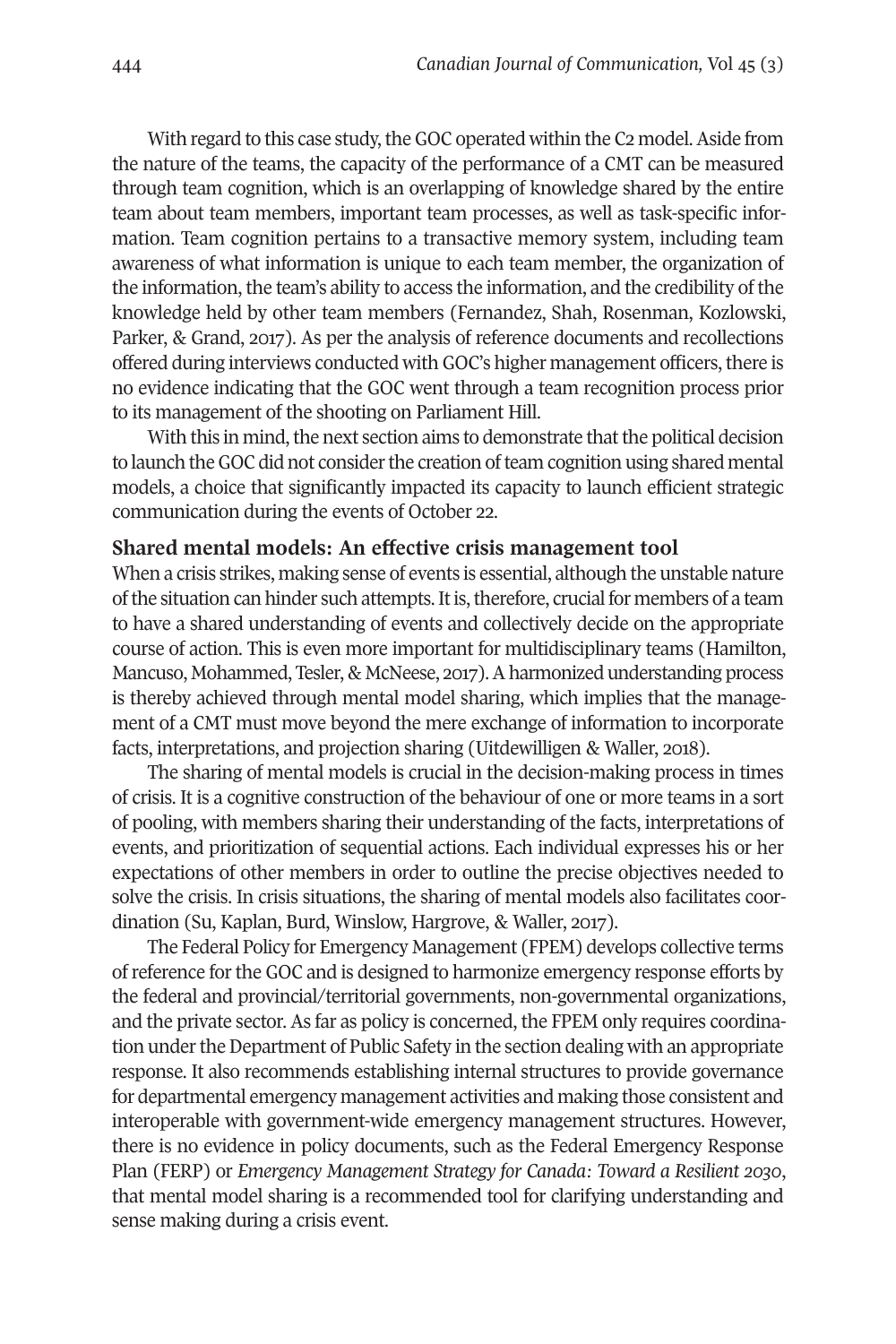Sharing mental models can also improve a team's ability to adapt to a situation, the availability of its members, as well as the operability of its processes in the event of a crisis. Evaluating the quality of mental model sharing leads to the analysis of the positive and negative aspects that affect decision-making during a crisis. For instance, the uncertainty characterized by a lack of strategic and institutional substance can be mitigated by establishing protocols and rules that govern the flow of knowledge about best practices during a crisis (Rentsch, Mello, & Delisle, 2010). The urgency and added pressure of time constraints on the quality of decision-making can be managed by training as well as by mental models of actions that are very precise. The sharing of mental models in a work environment also leads to an adequate identification of potential risks and the most appropriate strategies for managing them (Kapucu, 2012). In addition, the sharing of mental models can be used to assess a team's tolerable stress levels, since the volume of stress is very high during a crisis. As well, the sharing of mental models helps to disseminate and appropriately manage information and build capital in terms of experience (Mathieu & Rapp, 2009). Better than a simple simulation or a drill, this type of sharing also tests the necessary technological supports in a crisis situation and verifies members' ability to use these technologies accordingly.

From the review of documents and interviews, it can be established that the institution in charge of responding to the attack on Parliament Hill did not historically have a common practice of sharing mental models, one of the most important tools to measure how efficient multidisciplinary teams can be. This absence of shared mental models within the crisis response team had a directimpact on the implementation of its communication strategy (Kapucu, 2002). Without a shared understanding of the crisis, the team could not have resolved it effectively.

Though not often used for this purpose, the GCpedia government wiki pages and various forums, such as theGC forums that serve as collective intelligence tools, could be beneficial strategic instruments for sharing mental models. While GCPedia does have modules on crisis communication planning and roadmaps for a CMT, a team leader, and a spokesperson, it is not possible to know who has access to it and who actually uses it. This information should be shared, potentially through the promotion of these Web pages (Banyongen, 2016).

#### **The impact of equivocality on stakeholders**

This section outlines the importance of understanding the nature of a crisis and the ramifications associated with communication management during a crisis. One of the main assumptions often made by people assembling a CMT is that the concept of crisis is self-intuitive, self-explanatory, and understood in the same way by all team members. This is not always the case, chiefly because of the polysemy of the aforementioned terminology and the equivocality of crisis-related events. Based on concepts by Boin, 't Hart, Stern and Sundelius (2017), meaning making and sense making are crucial when it comes to making decisions while a crisis is unfolding.

To achieve a clear sense-making during crisis, it is necessary for CMT members to have the same interpretation of events. What researchers have found is that crisis situations are circumstances in which organizations are confronted by a high level of uncertainty and equivocality (Papa, Daniels, & Spiker, 2007). Equivocality is defined as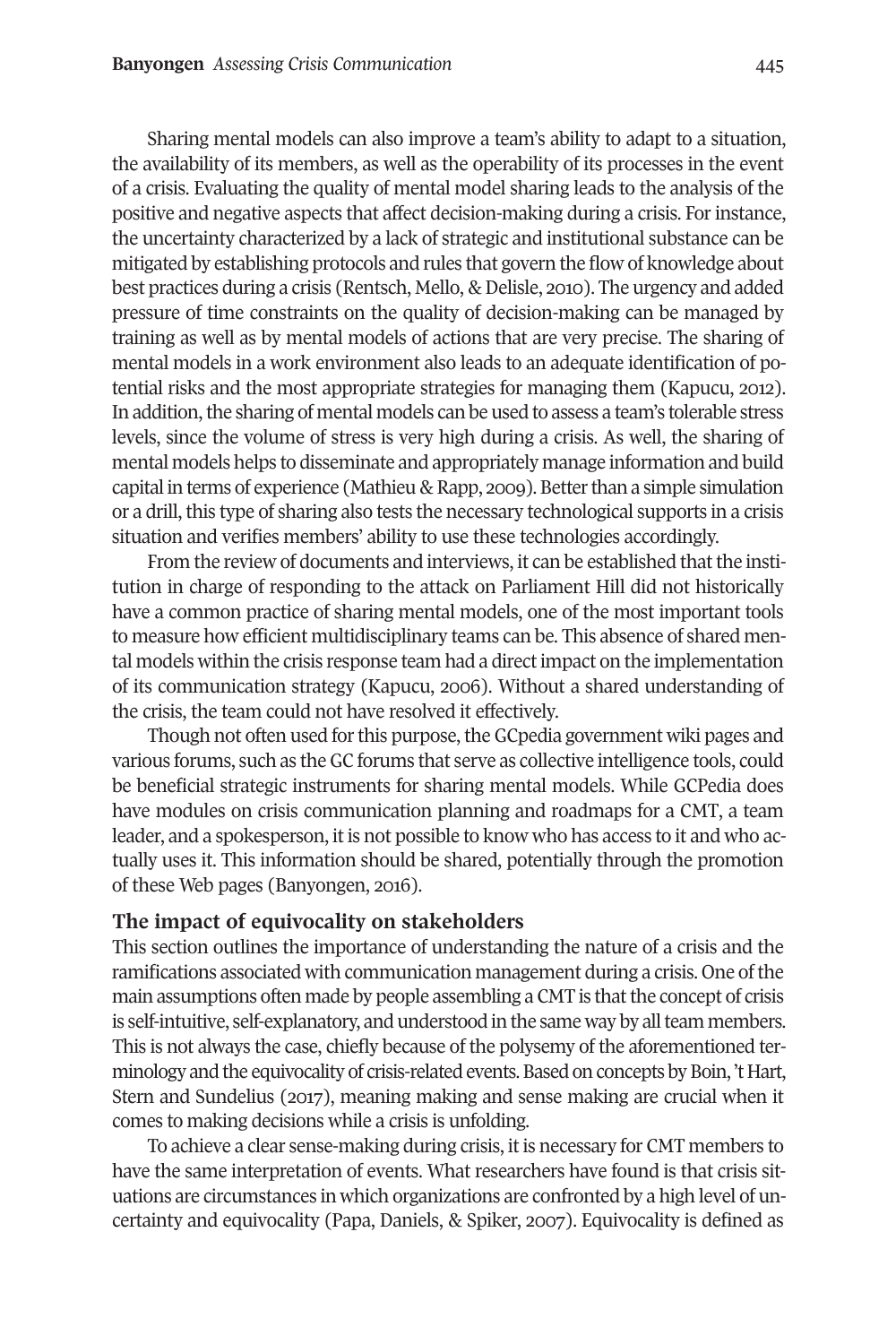the possibility and the existence of multiple and conflicting interpretations of an organizational case (Coombs, 2015a). Equivocality is connected to communication in a two-way process: first, it has to be reduced through communication and yet, for a CMT to communicate efficiently during a crisis, equivocality has to be largely eliminated. Second, the understanding of a concept such as a crisis within the government depends heavily on the organization's culture, and it calls for more than simply creating a team to eliminate ambiguity.

According to a senior GOC manager (Personal communication, September 28, 2018), the operational alignment seems easier for some stakeholders than others. Indeed not all stakeholders are atthe same operational level in terms oftheir capacity to execute process and strategy during a crisis situation. This is even more challenging since the definition of a concept as a "crisis" has a clearimpact on the allocation ofresources. The debate at that level does not solely lie in semantics but on the direct implications of the definitions of certain terms. In the case of the shooting on Parliament Hill, labelling the situation as a "terror attack" triggered the deployment of a particular category of resources. It also necessitated coordination between numerous federal agencies and lower jurisdictions, including Public Safety, which was in charge of coordination, Public Works and Government Services (now known as Procurement and Public Services Canada), which is responsible for federal buildings, and the Treasury Board Secretary (TBS), the main employer of civil servants caught in the midst of the shooting. On the municipal level, the City of Ottawa was also involved.

In addition to government organizations, a number of other agencies were directly involved in frontline operations, including the Royal Canadian Mounted Police (RCMP), the Ottawa Police Service, and Parliament Hill security services. Although the FERP clearly states that the overall response to such events must be coordinated by Public Safety Canada through the GOC, the communications section of that response is more difficult to coordinate because each entity has its own communications process, with procedures further affected by competing interests regarding how and when to communicate.

Some contextis necessary to better understand the significance ofthis aspect. The fact that a man well known for his mental instability (Southweick, 2014) was able to trigger chaos and terror in the very heart of the symbolic fortress of Canadian democracy represents a breach of trust between the institutions charged with ensuring public safety and the general public. During a crisis such as this one, the priorities of the political authority (the political party forming the government) conflict with those of the technical authority (governmental departments and agencies) (Kalkman, Pascal, Kerstholt, & Roelofs, 2018), particularly as those priorities relate to each organization's ultimate goal.In other words, each organization faces a differentlevel ofresponsibility and possible blame for the crisis.

This responsibility factor, which directs the conception and the deployment of these institutions' communications strategies, has been examined through the lens of attribution theory within Situation Crisis Communication Theory (SCCT), as outlined by Timothy Coombs (2007, 2015b). Attribution analyzes the causes driving a behaviour or situation through a two-fold process made of an internal part (thinking)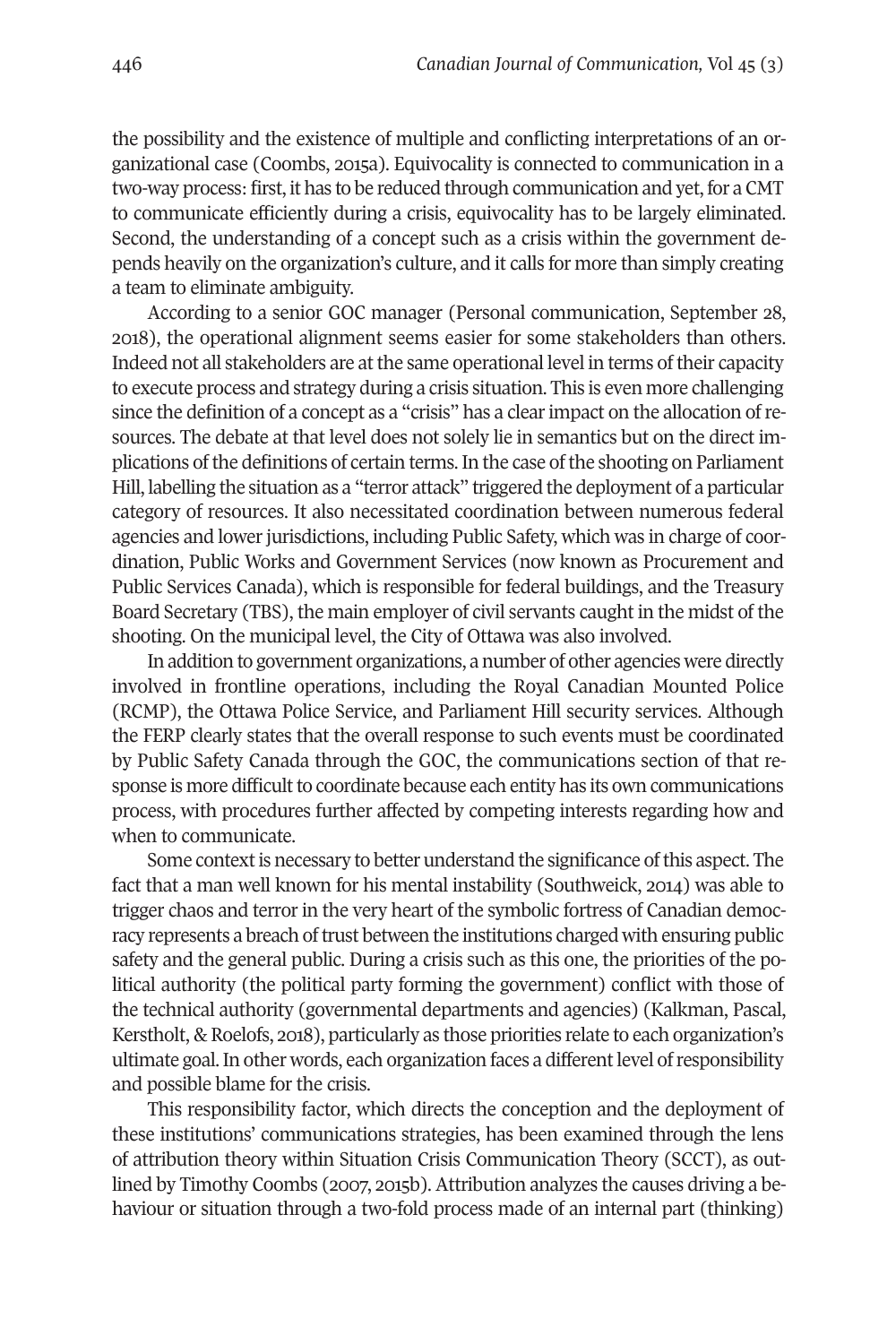and an external part (talking) (Manusov & Spitzberg, 2008). In a crisis situation, the main focus of attribution is responsibility: people need to know who is responsible for the outcome (Pekrun & Marsh, 2018). Applying Coombs' SCCT approach to this case study, it is 1) a crisis situation, 2) with a range of crisis response strategies, and 3) the stakeholders involved are making choices to match their response strategies to the crisis situation. However, as explained above, the analysis of that situation is far from being based on a consensus. In fact, various government players involved in the situation have a different set of interests in terms of image and reputation, with the result being that even under the same coordination, the crisis may not have the same implications for all players involved. Some government organizations will be seen as responsible, and some will not. The attribution perspective thus highly politicizes the approach to communications during a crisis. This is operationalized by a shift away from building the capacities to manage uncertainty to reinforcing institutional aptitudes for handling blame.

The political context within which this crisis arose is pertinent to the blame-avoidance behaviour tactics employed as the main communications strategy. The shooting took place when the Conservative governmentin power had instituted cuts to different public service sectors, including security. This was coupled with the pressures of an upcoming federal election. According to Pascal König and Georg Wenzelburger (2014), governments that have made budget cuts in social welfare states follow a reward-punishment logic in their way of dealing with matters because they perceive that voters can hold their policies more accountable. That leads this analysis to the concept of blame avoidance as part of a crisis communication strategy.

Blame avoidance is mostly linked to the political authority in charge of dealing with the crisis. If a crisis is perceived to be the result of specific political programs or processes, stakeholders sometimes focus communications on justification and prioritizing strategies that will help them escape blame (Howlett, 2012). Whether they are politicians or civil servants, it is critical that the situation not be perceived as a failure ofthe state (Eriksen, 2011), which has an implication on how communication strategies during a crisis are developed. Blame avoidance can even go as far as becoming the main point of reference impacting the choice of words and expressions used to describe the situation.

As per the technical authorities (most of the security institutions involved), the establishment of a coherent communications strategy in the middle of a crisis is often jeopardized by a power struggle that experts refer to as the dialectic of baronies (Renaudin & Altemaire, 2007). This is a path dependency created by the balance of power between members of a CMT.In some cases, when a CMT is created its members already know each other (Watters, 2014), they might have worked together on numerous files over the years. In most cases, the discrepancies related to organizational cultures (expectations, experiences, attitudes, customs, formal and informal rules, values, norms, systems, assumptions, and beliefs) impact the quality of the CMT's functioning (Schein, 2010). These cultural aspects also affect the development of its communications strategy. Within the government, the constitution of a working group such as the GOC is always related to resource distribution. In other words, the amount of effort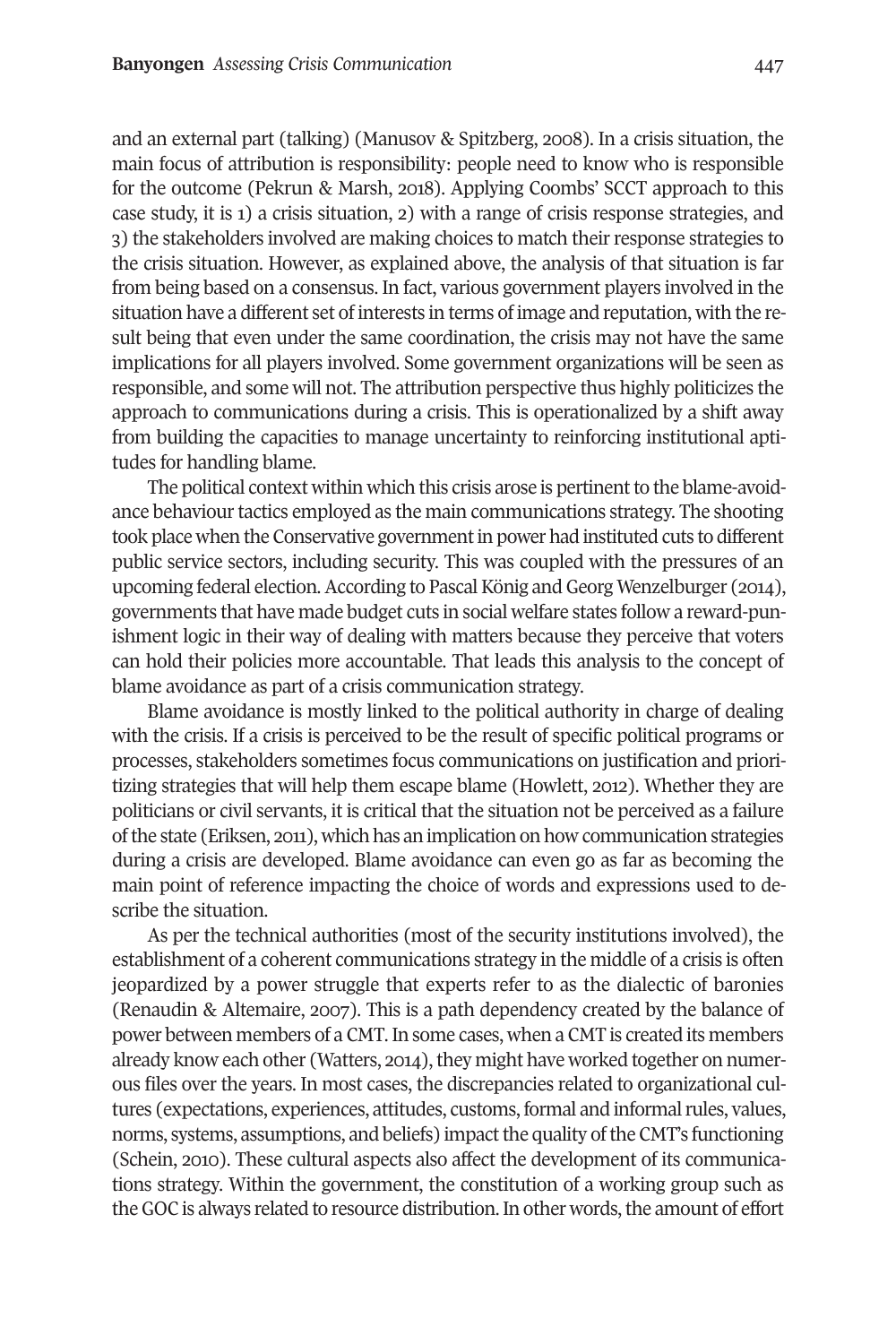required of an organization directly impacts its level of power and the resources allocated to it. This had direct implications on the way in which communication was conducted during and mostly after the shooting.

The first part of this article was dedicated to analyzing internal and structural aspects of the CMT in charge of responding to the Parliament Hill crisis that could have hindered its communication strategy. This section included a description of the National Emergency Response System (NERS), as well as the role assigned to key players. The analysis then narrowed to focus on the nature and functioning of the GOC and highlight the practical difficulties inherent in reaching a common understanding of a crisis among stakeholders and its impact on communications.

#### **Argumentative challenges and media relations during a crisis**

The following sections will outline how communication was initiated using media relations as the main factor in analyzing both the tactics employed by the GOC during the crisis and the content of the communication. Despite the increased importance of social media, strategic relations with traditional media outlets are still an essential part of the response phase of a crisis, especially in the wake of a terror attack (Falkheimer, 2014). The assumption is that traditional media still provide the best tools with which to gauge the efficiency of a communications strategy. They represent the main difference between the mere dissemination of information and its rational processing. Traditional media also represent the most important challenge in any attempt to use a persuasive strategy.

Drawing on the interactions that took place between the GOC and the media, this section will assess its communications preparedness and deployment. In terrorism-related crises, emotions remain volatile and provoke unexpected behaviours as well as an increase in conspiracy theories on social media and a general lack oftrust and credibility (Aistrope, 2016; Amble, 2012; Conway, 2017). These various elements all impede sense making (Ruggiero, 2017). There is a mounting debate between communication specialists on the ambiguity of the role played by media during a terrorist attack. For some, by showcasing itself in violent and spectacular attacks, terrorism feeds the entertainment industry (Yaméogo, 2018). Media and terrorism are thus engaged in an organic relationship: terrorist attacks are often prepared with media relations in mind since their impact is measured by the echoes produced within public opinion. Therefore, using the media to reframe the discourse on terrorism is valuable.

# **The role of communication during a terrorist attack**

The interaction between theGOC and the media during the press conference following the attack represents the first exteriorization of communications activities, the deployment of the CMT, and clear attempts to persuade. Until that press conference, apart from a few tweets from the RCMP and the Ottawa police warning people to avoid the downtown core, which was the main theatre of operations, the GOC mostly remained behind the curtains.

Press conferences are powerful moments when communicating about a terrorist crisis. They are one of the major weapons in the arsenal of potential responses to the asymmetrical conflict that terrorism represents. Thanks to the temerity and au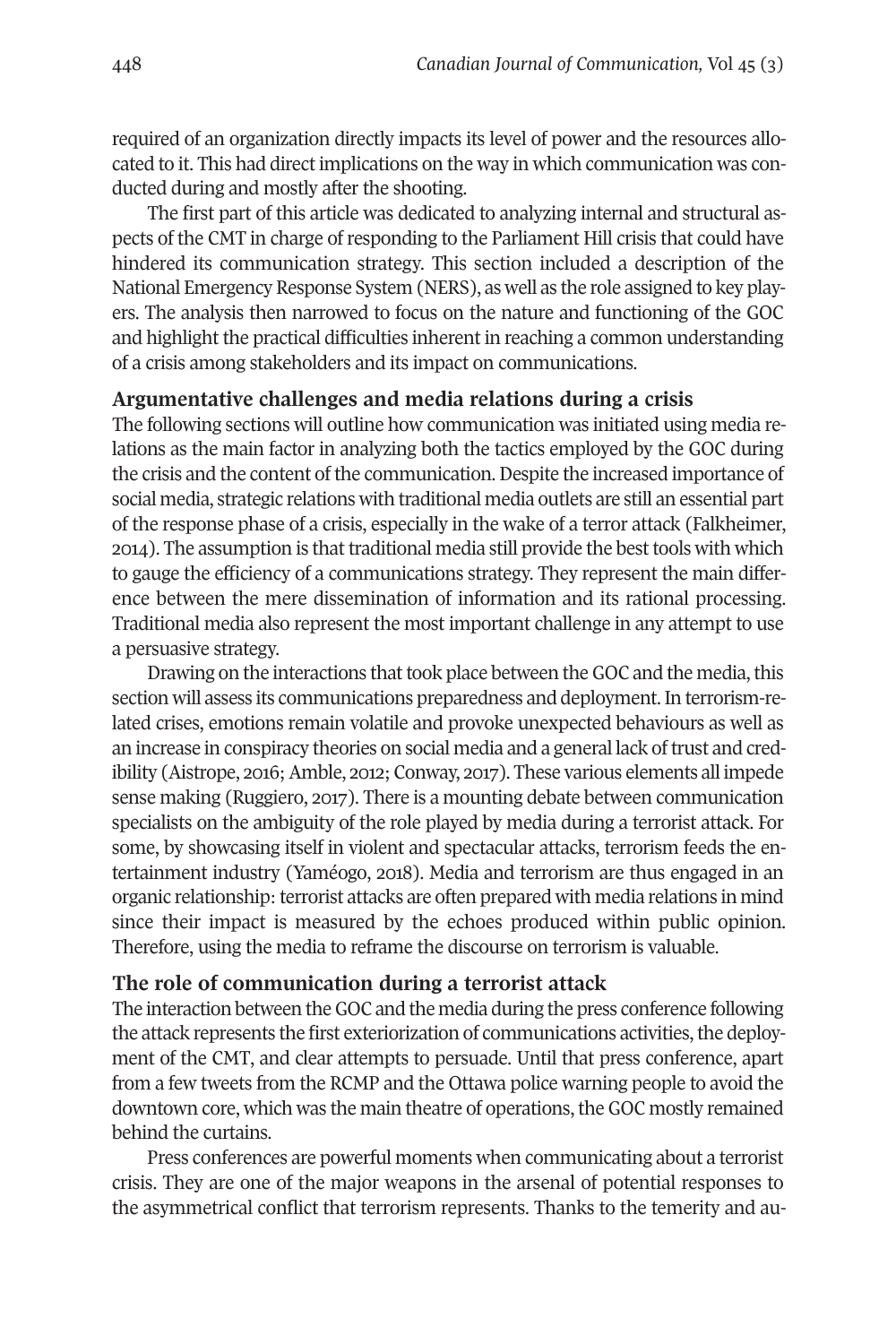dacity of journalists such as Josh Wingrove and Canadian Broadcasting Corporation/Radio-Canada's camera operators, live coverage of the second part of the attack (which took place within the Parliament) was made available. At the time of the first press conference, what remained lacking was mostly information about what happened and why.

Some context is necessary to showcase the importance of that first press conference for the GOC. The conference took place almost five hours after the first shots were fired. Rumours of numerous shooters had quickly spread across the National Capital Region. This is one of the reasons that a pragma-dialectic approach to assessing the arguments used by the GOC during the press conference remains central to this research. Because of the particularities of this situation, the conference organizers needed to go beyond information diffusion or the mere description of events to truly use arguments that would convey meaning and convince both the media and the public. It was essential for their information to go from simply being known to be believed. Arguments are, therefore, considered in this analysis for their rhetorical value, more specifically as reasoning expressions used in a logical way to resolve the instability that had arisen in the wake of the attack (van Laar & Godden, 2011).

The joint press conference in question was held at the Royal Canadian Mounted Police (RCMP) headquarters in Ottawa by Mayor Jim Watson, Major-General and Deputy Commander of the Canadian Joint Operations Command (CJOC) Christopher Coates,RCMPAssistant CommissionerGilles Michaud, and Ottawa Police Chief Charles Bordeleau. The following section focuses on assessing both the semiotic aspects and the content of the argumentation used during that conference, which represents the first attempt on behalf of the GOC to reinstate public trust in its institutions.

# **The venue**

While the RCMP headquarters may seem an appropriate place for a press conference given the security perimeter established in downtown Ottawa, it is nevertheless often advised to hold a crisis press conference as close as possible to the scene of the tragedy (Christensen, Lægreid, & Rykkja, 2013; May, Workman, & Jones, 2008). This location suggests that authorities have repossessed the area and that it is now secure. The venue of the conference also clearly communicates the fact that the coordination of the event is the responsibility of Public Safety Canada to which the RCMP reports.

#### **The room**

In general, one of the underlying principles of a press conference is that all aspects that may attract the camera or the attention of journalists must be managed with particular care. This rudimentary notion is even more important in the wake of a crisis. As a result, the majority of press conferences are held against backgrounds that impart deliberate messaging that reinforces the speakers' statements. The press conference held on October 22, 2014, took place with a black curtain as the background. The speakers were seated around a table covered by a black tablecloth featuring the logo of the RCMP. This impersonal decor was unusual since governmental organizations often use modular walls or backgrounds featuring the Canadian flag, which would have been more suitable.Indeed, decoris an important element contributing to the success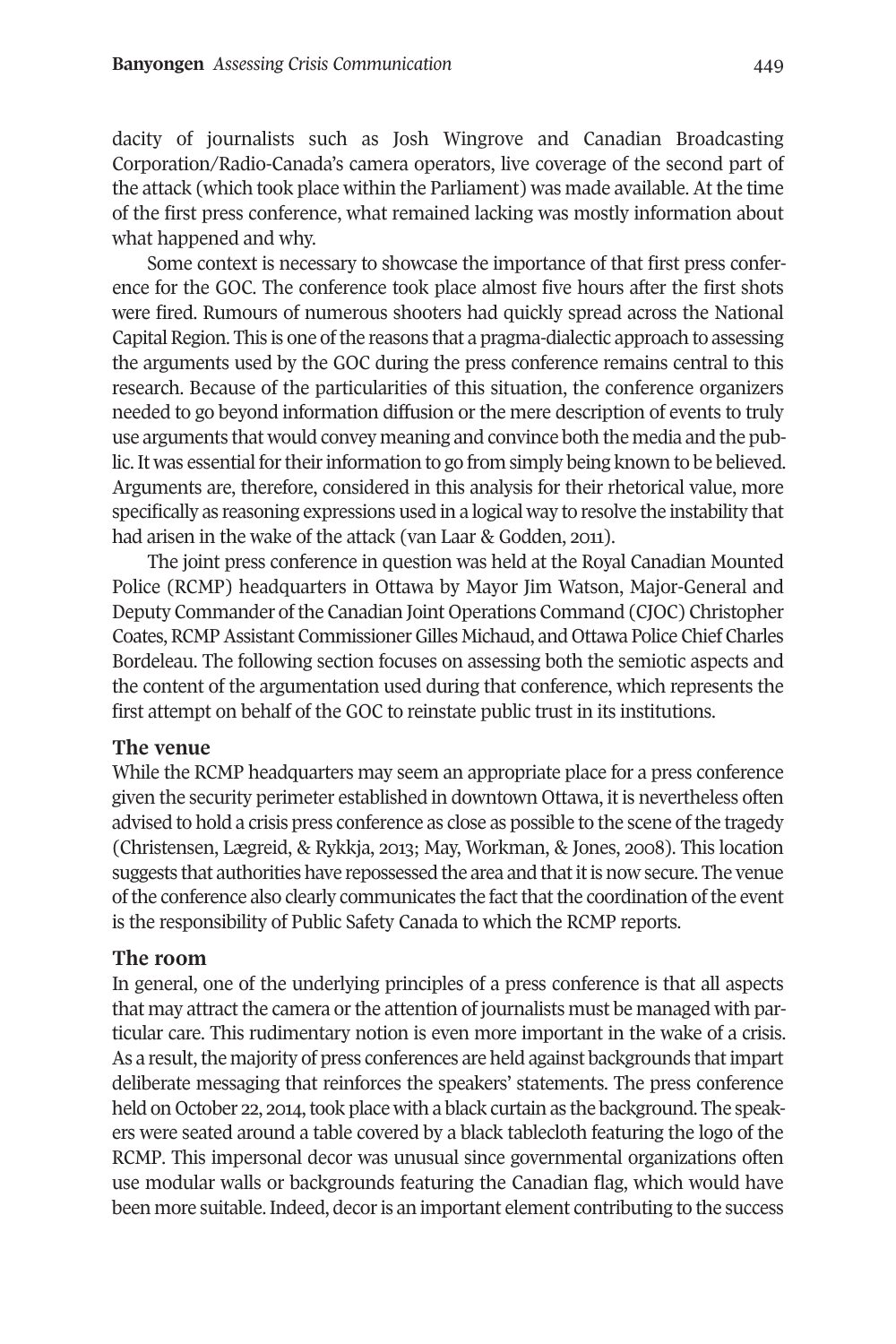of a press conference, and backdrops are essential components since they figuratively and literately convene key messages as well as reinforce those from the speakers (Leinemann & Baikaltseva, 2012). Further, the Policy on Communication and Federal Identity had some requirements relating to the inclusion of corporate identity and tactile signage in the display that was not respected during that particular conference. The abovementioned policy states:

An institution's visual identity is expressed in many ways and is much broader than corporate identity. The purpose of managing an institution's visual identity is to ensure that corporate goals are visualized and communicated effectively. It is based on the premise that decisions on the design of corporate communications should not be made in isolation. In that sense corporate identity and visual identity have similar objectives. (n.p.)

For journalists accustomed to covering government briefings, these decisions revealed the precipitation and unpreparedness of the event, especially given the fact that the conference occurred more than five hours after the shooting ceased.

# **The posturo-mimo-gestural: The impact of nonverbal communication**

The press conference's four speakers, each from a different organization, were crowded in seats behind a small table. Moreover, no signs or displays identified the speakers explicitly. This lack of organization caused some confusion at the beginning of the conference as Mayor Watson was unsure of where to sit. The master of ceremonies remedied the issue by making it his duty to name each individual by title before they spoke. Nevertheless, in such a grave and continuously evolving situation, having the speakers seated sentthe wrong message. When every image has symbolic value, sitting gives an impression of weariness, which increases the perception that the individuals are overwhelmed by events (Josh Wingrove, personal communication, May 15, 2015).

This conference lasted only 20 minutes, but the impression of annoyance was quite apparent, especially from the Assistant Commissioner Michaud. He could be spotted looking at his watch, and after only 16 minutes he leaned toward the moderator and used a non-verbal gesture requesting to end the conference. In addition, his shifting glances and lack of eye contact did not help convey the messages positively. This paralanguage is important because 75 percent of trust in a crisis comes from non-verbal cues, namely the movements of one's hands and eyes and one's posture (Covello, 2007). Much of the body language that could be observed and the discomfort of the speakers were in clear contradiction with the main point of the press conference, which was that security forces were well-prepared for such situations. Furthermore, there were moments during the conference when two speakers (Commissioner Michaud and Chief of Police Bordeleau) were unsure of who was supposed to answer certain questions posed by a journalist, which came across as rather awkward. Overall, it can be argued that these oversights extend beyond unpreparedness and highlight the challenges of collaboration between different organizations within the GOC.

# **Roles and responsibilities**

In theory, having four speakers can demonstrate solidarity across the organizations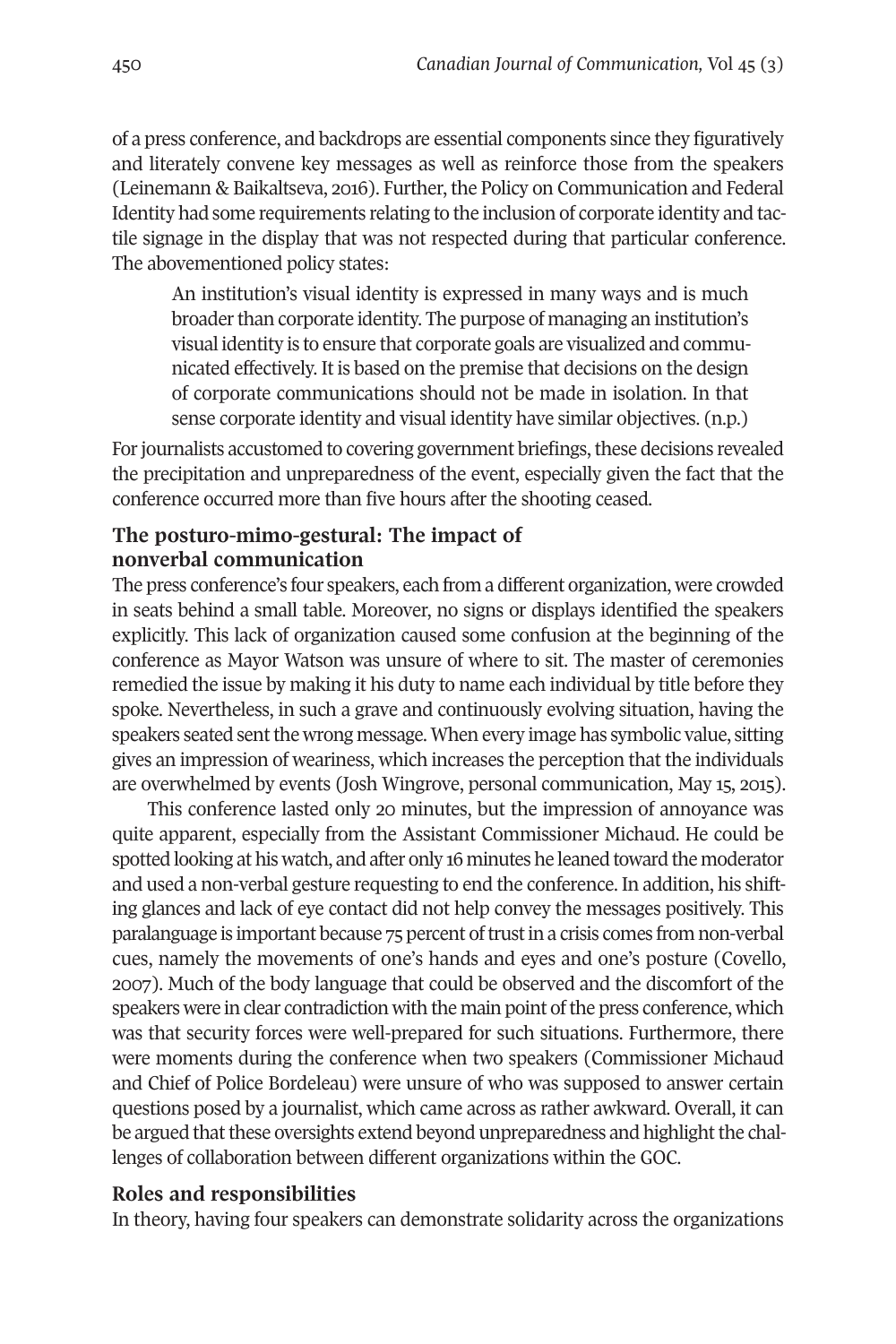managing a crisis, but in practice, this was not effective. First, the limited space around the table signalled that there were too many speakers, and this was only confirmed during the press conference itself since the Media advisory didn't mention all of them. Second, two speakers offered condolences to the soldier's family but provided no details on his identity. In his opening remarks, Mayor Jim Watson called it a sad and tragic day for Ottawa, "I'm sure I speak for all residents of our city when I extend my heartfelt condolences to the family of the individual who lost his life this morning while standing guard at the National War Memorial at the heart of downtown Ottawa.["2](#page-20-1) Major-General Christopher Coates said, "Our thoughts are with the member and the member's family at this time.["3](#page-20-2)

It is understandable that as the main political officer in charge of the city under fire, Mayor Watson sought to express his condolences and portray an image of compassion to his constituents. While this courtesy may seem important, the point could have been made in press releases or social media posts; this was a moment for mainly security concerns. On a related point, the death of a soldier may justify the presence of Major-General Coates, except that in this situation, the evolution of crisis operations was the central concern, and Coates was not central to that effort. The City of Ottawa was indeed already represented by the chief of police, and since the military did not have operational competence on the national territory, the presence of the Major-General Coates did not add informational value.

The desire to have all segments of the GOC represented at the press conference could also be construed as evidence that each individual wanted his interpretation of the situation to be heard, suggesting that the CMT had not developed one interpretation of the crisis. Regardless of whether a CMT is acting under a C2 or a 3C approach, rallying around the spokesperson or around the team leader at the first press conference is essential. In other crises, this has been symbolized by physically surrounding the spokesperson during his or her performance. In fact, appointing a spokesperson when a crisis strikes is one of the first recommended moves (Marconi, 2004), since it becomes challenging to deliver a coherent message when several individuals speak. This is further intensified in a situation when attention spans are limited and strong emotions may inhibit persuasiveness.

#### **Assessing press conference content: The fallacy of persuasion**

During a crisis press conference, messages are usually articulated around the need to restore trust. Since an event such as a shooting damages the relationship between institutions and the public, the press conference aims to recreate a bond of trust. According to Debra Noumair and Abraham Shani (2012), trust must, first of all, be restored within an organization, in this case, the GOC, as well as with its leadership. A number of principles are essential to a crisis-related press conference, with the first being the cardinal principle of truth. It is recommended that even if not all available information is divulged to the media, the facts that are provided to journalists are true at the moment when statements are made (Seymour & Moore, 2000).

Since the press conference took place when it remained unclear to journalists and to the general public if the shooting involved more than one attacker, the conference was a prime opportunity to steal the thunder (Fowler, 2017), thereby quashing ru-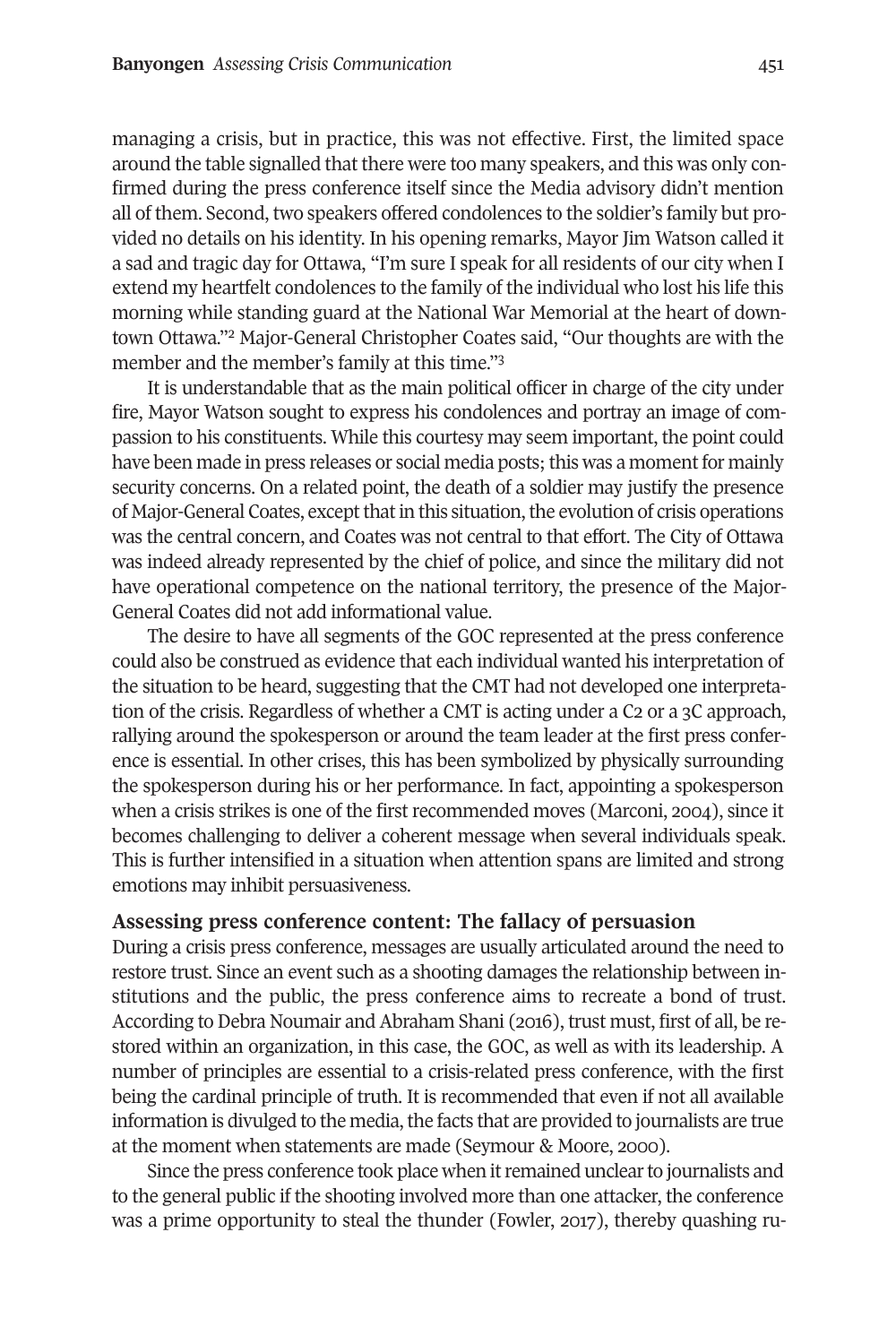mours and speculation. In most crises, this approach would require communication by a prominent organization or politician to ensure that the information received intensified media attention. By doing so, the crisis management team would ensure that they owned the narrative. In this situation, however, the press conference took place after the attacker was shot dead, and even though investigations were still underway, the GOC had information that strongly implied Michael Zehaf-Bibeau was a lone wolf. ForJosh Wingrove (personal communication, May 15, 2015), a*Globe and Mail* journalist, "This press conference left journalists with more questions than answers. Worse, most of the journalists at Parliament Hill have learned more detail on the attack from American journalists using information from the FBI." The power of the conference was reduced by failing to clarify that important detail. The hesitation to answer essential questions about events and, more importantly, about the next steps—a common problem identified in research by James Lukazewski (2013)—was one of the main errors made during the crisis conference.

Team culture is an indicator of productive capacity under pressure. When it is present, it contributes to a working ethos and norms that support a clear distribution of power, solid communications patterns, and straightforward orientation to stakeholders (Hayes & Wooten, 2010). In this case, however, three main questions lingered after the press conference:  $1$ ) Were there multiple shooters?  $2$ ) How was it decided that military personnel should stay out of uniform when off-duty and when would that decision be withdrawn? 3) When would the lockdown come to an end? Not one of these issues was adequately addressed during the press conference. Actually, it was quite difficult to pinpoint the main message of the conference, and even some journalists in attendance were hard-pressed to recall the take-home messages (D. Tandt, 2014).

According to experts, in a crisis situation practitioners ought to work with media as partners (Ulmer, Sellnow, & Seeger, 2007; Veil & Ojeda, 2010), but only a solid team with the same understanding of the situation will be successful in creating this kind of partnership. For the Parliament Hill attack, this was one of the most important requirements since special precautions needed to be taken to announce the death of the fallen soldier to the family. This sort of partnership is also essential when engaging with the media about interacting with the family in order to respect their privacy. Before launching a press conference and interacting with media during a crisis, it is essential that the CMT recognizes that the event has created an information vacuum the press conference must fill.

Speakers at this conference conveyed two main points: they did not have information concerning the inquiry and they would notrelease any information concerning the attacker or the victim. With regard to the latter, they primarily used a circular argument as an approach. In the same vein as begging the question fallacy that occurs when an argument's premise assumes the truth of the conclusion (Douglas Walton, 1994). A prime example took place when Commissioner Michaud and the chief of police reiterated to a journalist that information about an ongoing investigation would not be disclosed. "At this stage, we will not disclose any information related to the investigation," said Commissioner Michaud during the press conference, following the shooting on the Hill on October 22, 2014.In so doing,they properly deployed the *I don't*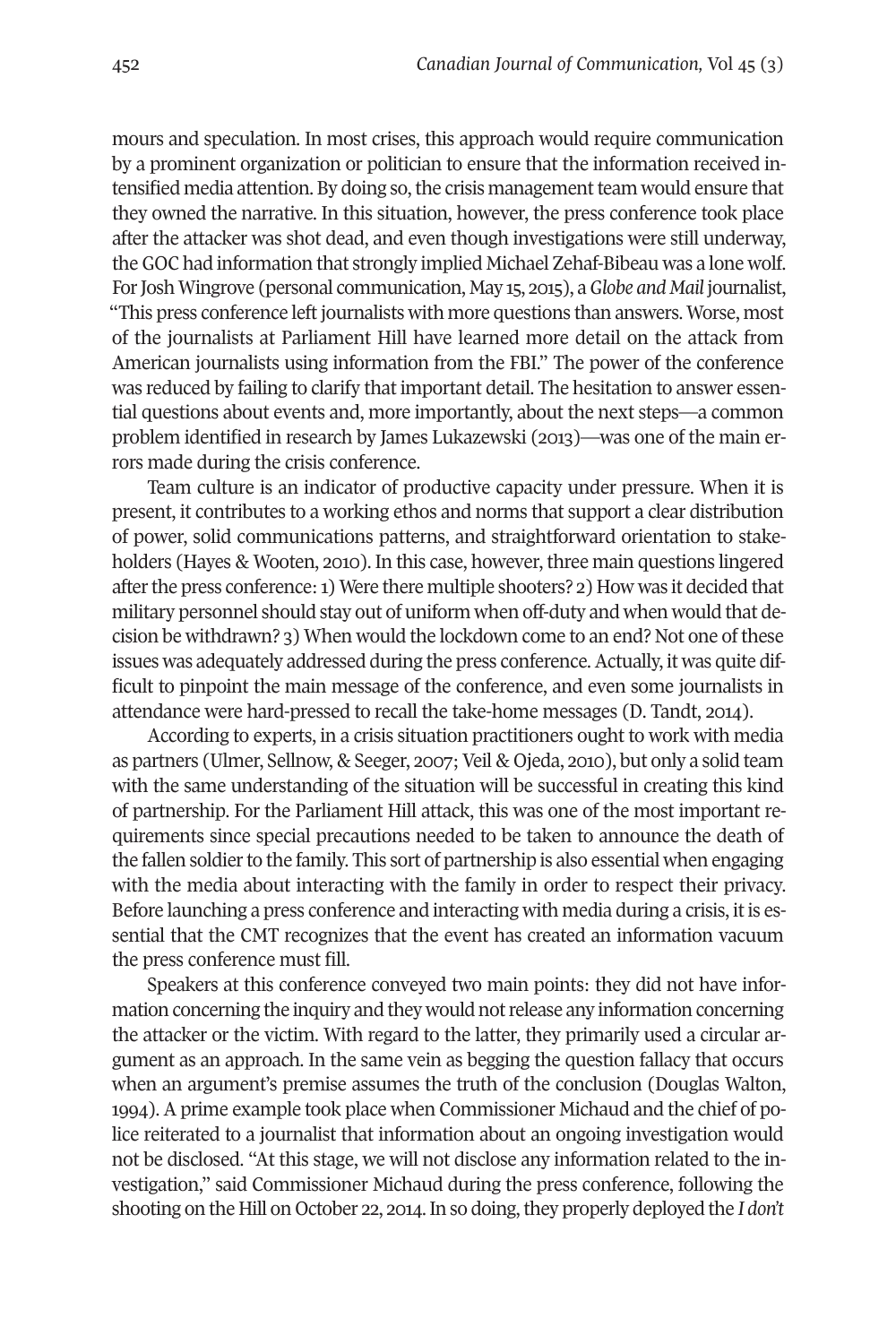*know* template (IDK) as outlined by Covello (2011), which consists of repeating the question (without its negative aspects) and explaining to the reporter that you would like to answer certain questions, but that your ability is limited by the circumstances. The speakers did exactly that and, in most cases,they promised to provide answers as soon as they had them.

That being said, the circular argument was only applied during the conference once an authority argument fell short. Indeed, Commissioner Michaud began his speech by explaining that they remained prepared for such events. He commented that Canadian security services often practiced similar scenarios to be ready for such a situation. This type of argumentation, called an "appeal to authority," (Douglas Walton, Christopher Reed, & Fabrizio Macagno, 2008), relies on presenting the speaker as having the expertise to deal with the issues under discussion in an efficient and appropriate manner. However, the argument was ineffective because it did not coincide with the facts the GOC did not seem to have this under control—and also because the rest of the conference demonstrated a lack of shared mental models within the team. In other words, if all team members shared the same facts, interpretations, and projections, a single speaker surrounded by representatives from other agencies would have been sufficient. The authority argument would have been better supported by the anticipate, prepare, practice (APP) model of message mapping developed by Randall Hyer and Vincent Covello (2017). Using this model would have prompted the development of a frequently asked questions (FAQ) document with up to three key messages with precise evidence for each response. Instead, no real supporting facts were disclosed during the press conference. It is important to note that even when the authority argumentis used (by trained and experienced security officers handling the situation), it must be underpinned by supporting facts such as statistics, anecdotal evidence, quotes, or illustrations, which provide added value to the structure of proof being presented. Simply relying on authority to instill belief is simply not enough in a crisis situation.

Given that the conference was held during an unstable time, with people on lockdown in most downtown government buildings, one of the main objectives should have been to provide guidance and encourage appropriate attitudes and behaviours. Communication during a crisis is dedicated to building trust through participation in the decision-making process (Kasperson, Kasperson, Pidgeon, & Slovic, 2010). By speaking with the media, the GOC was aiming to move beyond informing the population to providing those that were still trapped with instructional messages to help them avoid harm in the midst of the turmoil. In that regard, crisis communication researchers have developed a standard and general-purpose model to follow when providing populations with instructional messages. This model, consisting of four main elements—internalization, distribution, explanation, and action (IDEA) is designed to guide a CMT to produce effective messaging that increases cognitive understanding and behavioural intentions for those experiencing a crisis (Sellnow, Lane, Sellnow, & Littlefield, 2017). During the press conference, panelists were asked to comment on the mindset people should adopt moving forward and if there were instructions that should be followed given that the situation had not yet been normalized. They re-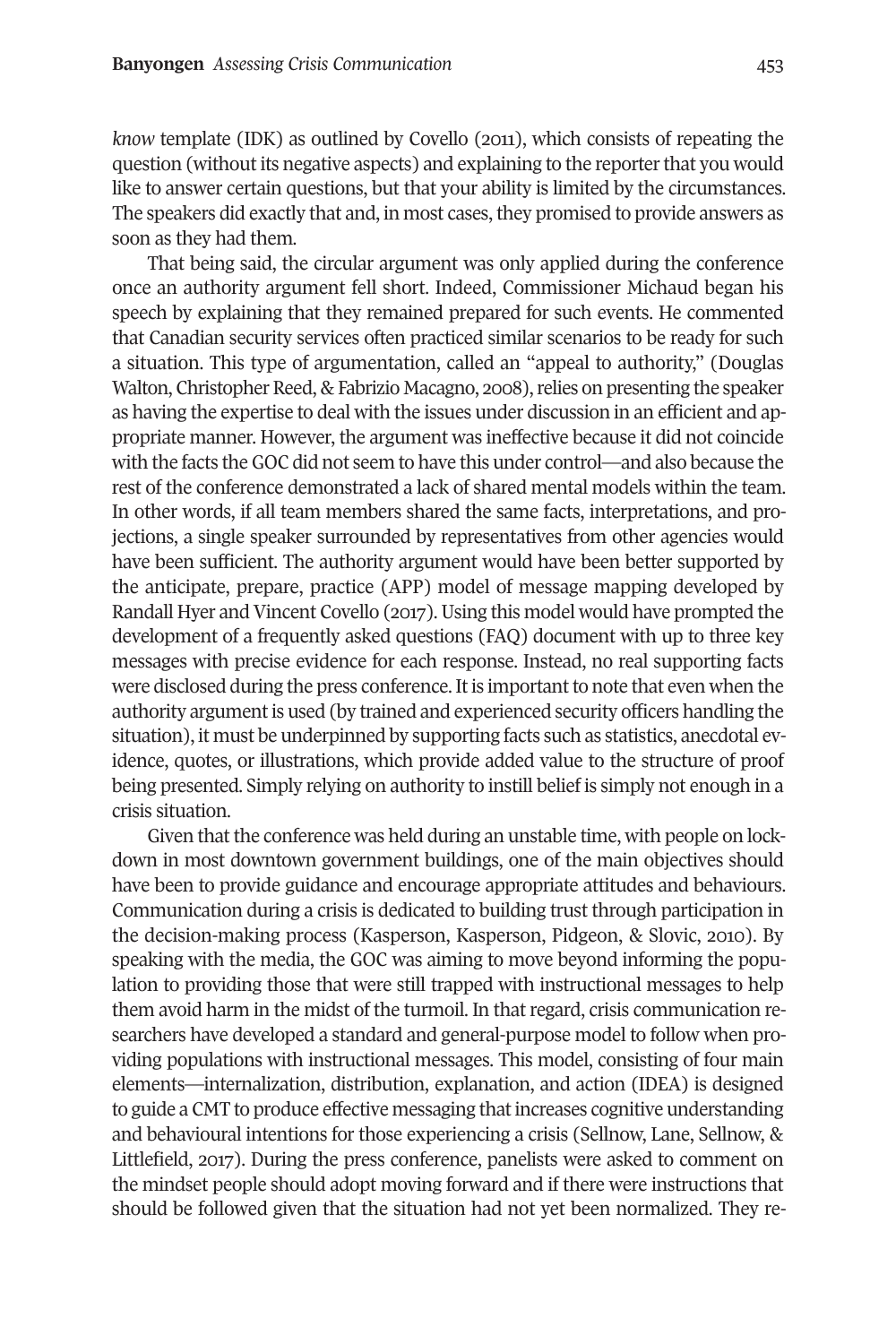peated that a security perimeter had been established and that people should stay as far away as possible from the downtown core, information that had already been tweeted by the RCMP and the Ottawa Police Service. It was perhaps more urgent at that moment to ensure that those who remained in the lockdown had reliable information they could understand and reclaim, a process known as the power of personalization (Lindell, 2013; Mileti & Sorensen, 1990). Journalist Josh Wingrove (Personal communication, May 15, 2015) argued that "As a consequence of this lack of clarity, people who were on lockdown and who followed the press conference through social media or on TV felt left behind as they had more questions than answers by the end."

An assessment of the discursive content of the press conference provides more evidence of a clearlack of coordination among the response team. Their discursive approach was not mindful of the mental noise model, a key aspect in crisis communication that indicates how people respond emotionally to perceived danger (Sandman, 1993; Slovic, 1992). The efficient development of instructional messages that take into consideration all the elements of the IDEA learning cycle model provides additional evidence of a CMT that has mastered shared mental models and has the same understanding of the facts (Sellnow & Sellnow, 2014). However, the messages were complicated by the fact that the Department of National Defense, which teamed up with the GOC during the crisis, had protocol concerns regarding the announcement of a military kill in action (KIA). "That attack made the communication process further complicated because while the KIA protocol is well-established and has been used several times abroad, its use on Canadian soil was still limited and not fully understood by all parties concerned" explained a senior public affairs officer at the Canadian Joint Operations Command (CJOC-DND) (Personal communication, September 21, 2018).

By analyzing the format and the content of the press conference held by GOC, functioning as a CMT, after the attack while the situation was still unclear, this section establishes that the panelists did provide what little information was at their disposal while also explaining the restrictions they had on providing additional details to the media. However, the lack of shared mental models, as well as differing interpretations of facts, situations, and risk analysis based on organizational interests, impeded the CMT's capacity to develop instructional messages.

# **The GOC's dialectic of baronies in media coverage**

This section deals with the perception of the GOC team within the media after the crisis. It displays how old quarrels and disputes about the allocation of resources between different stakeholders, such as the RCMP and the parliamentary security guard, were portrayed within the media after the crisis.

Once the crisis was over, a new battle ensued between two main stakeholders of the CMT, the RCMP and the parliamentary security guards, and as tensions spilled over, the disagreement garnered media coverage. Even if the debates were focused on security issues, the post-crisis management had to be related to communication. In fact, right after the crisis ended, the media reported that a rampant disagreement between the RCMP and the parliamentary security guards had erupted. To contextualize the new type of crisis that emerged, some history about the management of security forces on Parliament Hill is helpful. Before the crisis, four main security services were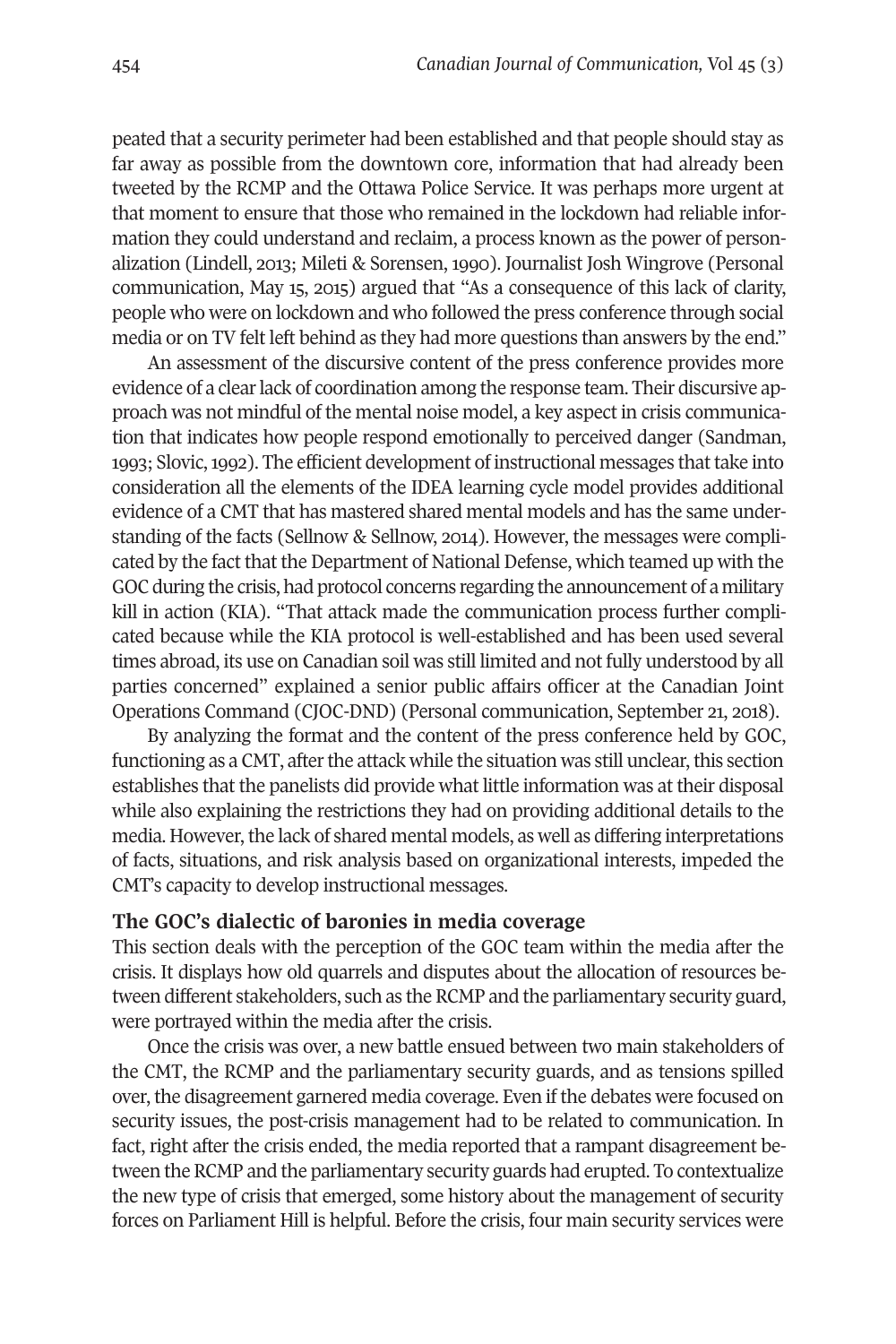in charge of the Parliament Buildings. The Parliamentary Protective Services (PPS) guarded the House of Commons; the Senate Security Service was in charge of the Senate building, although the RCMP managed personal security within those buildings; and the exterior surrounding these buildings was under the purview of the Ottawa Police Service. This complicated configuration is conducive to an environment favouring a dialectic of baronies, which is the unexpected return of old quarrels. Stakeholders have a history before the crisis that can impact the confidence they have in each other during and after the crisis (Renaudin, 2004).

To make matters worse, this complicated configuration of security management was modified after the crisis. The government presented a motion to Parliament demanding to put all Parliament security under RCMP supervision. The same motion also requested that the RCMP ensure the prime minister's security when he was in Parliament. The House of Commons Protective Service Association, which represents the security officers on Parliament Hill, immediately reacted, informing the media that this decision was iniquitous because it was a breach of tradition and it jeopardized public perception of the independence of these security services (Radio-Canada, 2015).

Subsequently, the Parliamentary Protective Service (PPS) was created in 2015 in response to the crisis. The PPS combines the former House of Commons and Senate Security Services. It is comprised of two main groups: protective officers inside the buildings who carry weapons and detection officers who screen vehicles and visitors priorto entry into the Parliament.The post-crisis conflict situation that surfaced within the media was even more delicate since the House of Commons and Senate security forces considered themselves to be heroes during the attack. Indeed, it was one of their members, Kevin Vickers, a former RCMP agent and Parliament's sergeant-at-arms at the time, who emerged as a hero by gunning down the attacker (Leblanc, 2017).

While post-crisis communication should be dedicated to image renewal (Ulmer et al., 2008) and restorative rhetoric (Thompson,Jerome, Payne, Mayer,Kirby, & Pfohl, 2011), quarrels among stakeholders occupied the news in the aftermath of the crisis. The latest example took place as recently as August 2018, in an article by CBC journalist Dean Beeby (2018) that detailed a billing dispute between the PPS and the RCMP regarding two million dollars' worth of additional charges. Overfour years afterthe crisis, the opportunity had largely been squandered to show organizational growth and rebuild lost trust with the public by providing evidence that the agency had learned its lesson and made improvements.

The management of the post-crisis period is critical. In general, crises often create opportunities for growth that are imperceptible in a normal state of affairs. These events make it possible to learn, make strategic changes, and gain a competitive advantage. In Mandarin, the characters representing the word "crisis" translate to "a dangerous opportunity" (Coombs, 2002).Indeed, afterthe crisis and the press conference, the population rallied behind the politicians who projected a united face. ABC News (2014) described how Parliament stood together as one afterthe attack. In fact, the rebuilding of a united front that was displayed during this period created a wave of sympathy that linked the organizations and the victims. This kind of situation is effective in restoring positive perceptions toward an organization (Coombs, 2015b; Kiambi &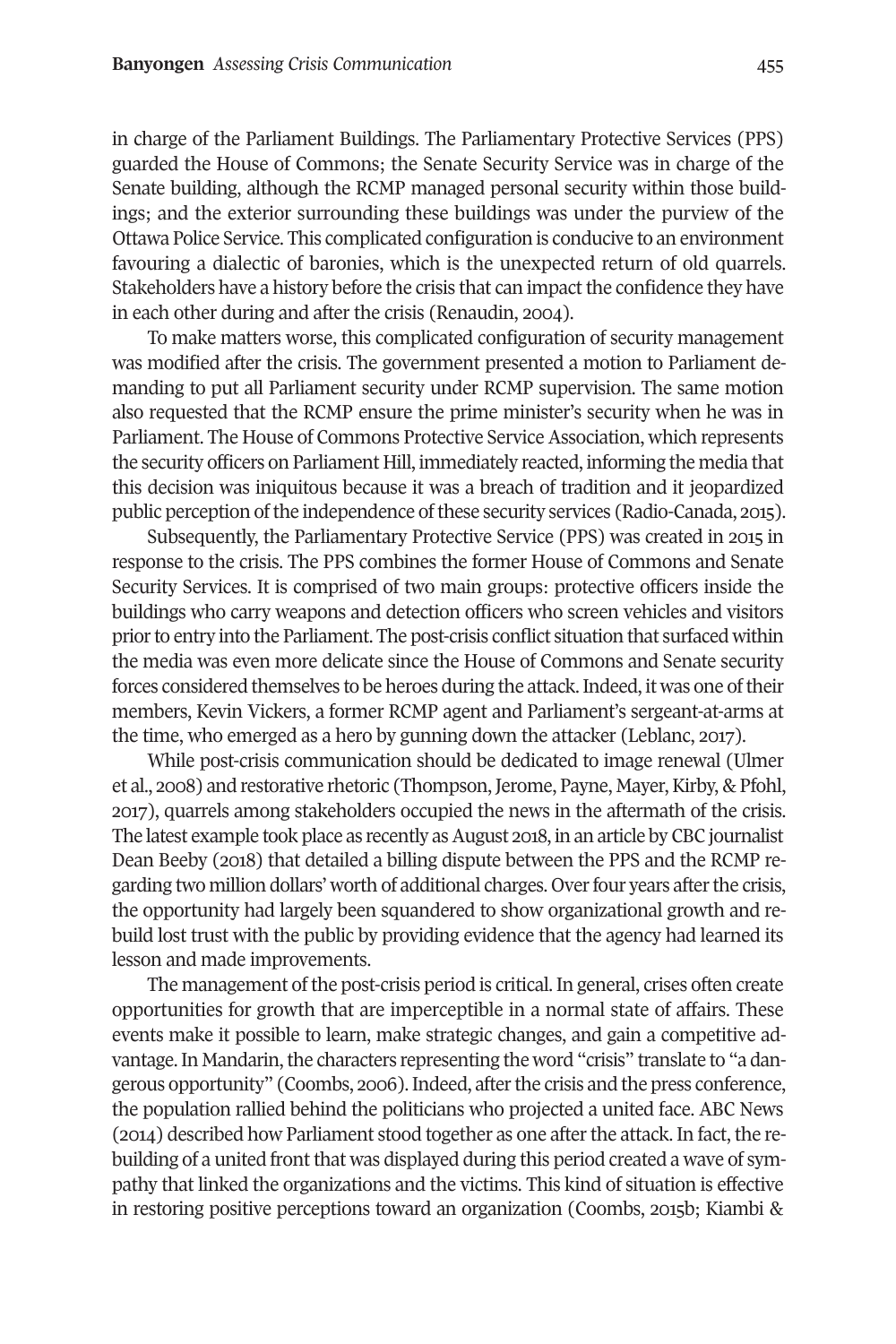Schafer, 2012). Moreover, in this case, Parliament was not just offering compassionate condolences, it was actually on the receiving end of much sympathy. This is often the case after an attack believed to be of a terrorist nature, as people feel the need to support the organization under attack. Even if the attribution of responsibility process (Coombs & Holladay, 1996) would inevitably begin, the media remained reluctant to assign blame.

A post-mortem and a lessons-learned session were held. In some cases, the Ottawa Police Service and the RCMP commissioned reports from third parties, such as the one published on June 3, 2015, by the Ontario Provincial Police (OPP, 2015). TheRCMP also produced an internal report that outlined their shortcomings concerning the management of security. Nevertheless, the deployment of communications strategies does not appear to have been properly accessed, and if it was, according to a senior manager of the GOC (Personal communication, September 29, 2018), the document remains classified. Without this knowledge, there is no evidence that communications would be better managed today than on October 22, 2014, if a similar attack were to occur.

#### **Conclusion**

When it comes to terrorism, it is often said that the sites that will be targeted remain unknown, but that attacks or attempts will certainly take place. At the time of the shooting in 2014, the global threat of terrorism in large urban centres around the world was already commonplace. By developing a plan to combat terrorism in 2011, the Government of Canada wanted to be ready. While the creation of the Government Operations Centre is evidence of that preparation, the government was nevertheless ill-prepared to face a crisis of this magnitude and more importantly, it did not have the proper strategies in place to effectively communicate.

This article accessed the communication processes around the crisis that occurred on Parliament Hill on October 22, 2014. It asserts that the constitution and the functioning of the CMT impacted its ability to communicate effectively. Conducted with an analysis of GOC reference documents coupled with semi-directed interviews, this case study demonstrates that members of the CMT assigned to mitigate the crisis did not share the same interpretation of events due to a lack of shared mental models, an issue that could have been addressed before the crisis. Communication approaches during the crisis are evaluated through media relations and particularly through the first press conference organized after the shooting. Interaction with media only accentuated the GOC's difficulties in developing a cohesive argument that could have led them to steal the thunder from the rumours that were circulating. Through assessment of media coverage, this article demonstrates that the GOC's press conference also fell short in providing instructional messages that would have helped those individuals under lockdown to adopt secure behaviours. The insufficient communication during the post-crisis period analyzed through a short media coverage assessment as well as semi-directed interviews also allowed the dissension within the CMT to be scrutinized by the media. As a result, the crisis remained in the spotlight numerous years afterits conclusion.

Since the case study that provides the foundation of this research is associated with a singular situation, the problem of the external validity of this work must be ad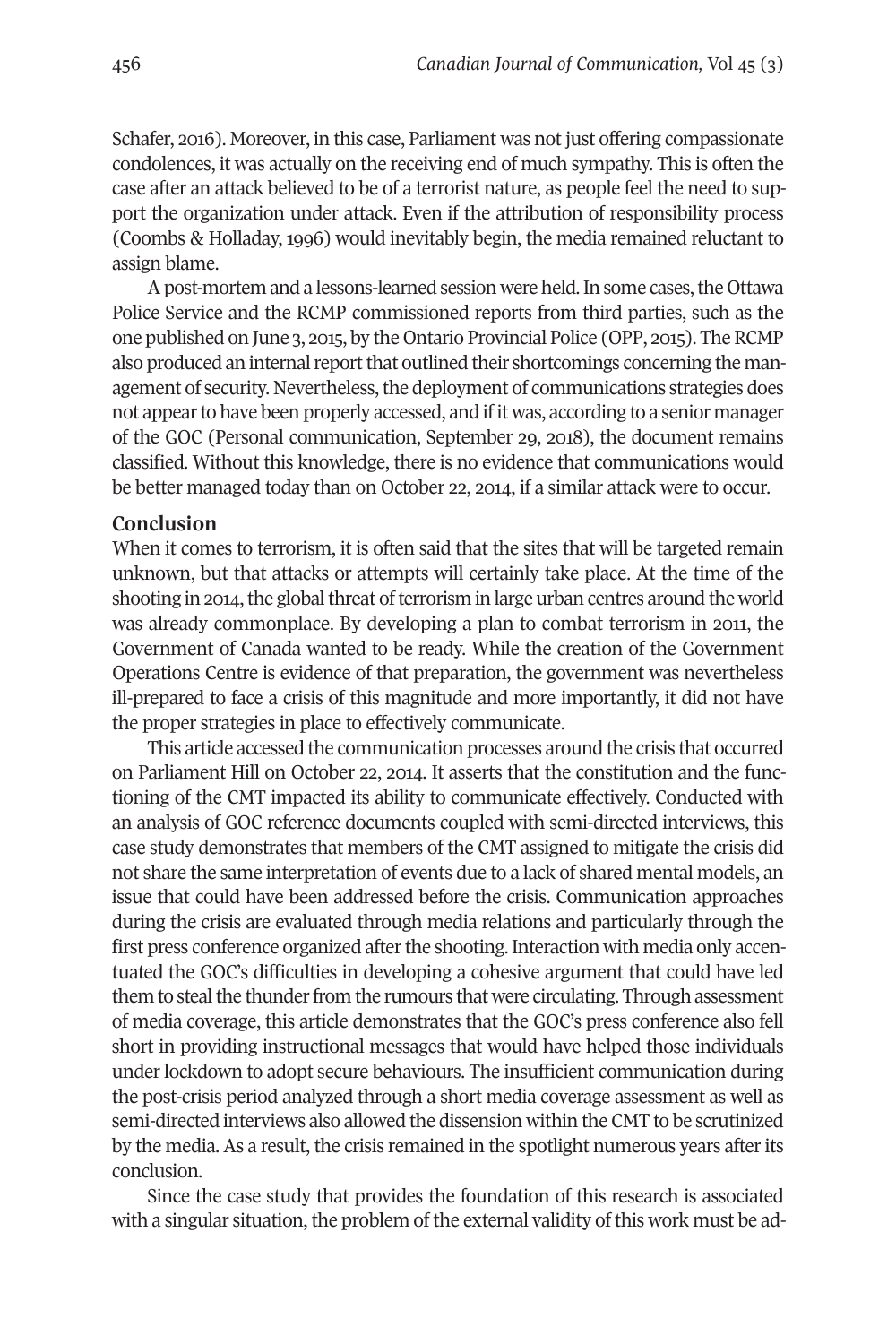dressed. In other words, this is the possibility of generalizing the particular case observed here to apply to other cases. The complex nature of this crisis connects elements that do not have a cause-and-effect relationship, and thus, this case study contributes to an understanding of a type of situation that remains largely unexamined (Cutler, 2004; Sellnow, Ulmer, Seeger, & Littlefield, 2009). This study demonstrates that a crisis needs to be analyzed using a chronological sequence (pre-crisis, crisis, post-crisis) for a better comprehension of communications. Researchers have also shown how restorative rhetoric may enable leaders to reduce trauma using social media (Williams, Woods, & Staricek, 2011). While this study has solely focused on traditional media during and after a crisis, further study of the GOC's use of social media and its reception by the public would allow for further understanding of the impact of its communication on public perception during this crisis.

#### <span id="page-20-0"></span>**Notes**

1. Research on the efficiency of medical teams has led to the development of a concept known as the Team Emergency Assessment Measure (TEAM), which helps to identify key indicators that enable standardized performance assessment and also help to structure team debriefings. The TEAM model could be put to good use when it comes to the assessment of a CMT even in a non-medical context. This statistical measurement tool primarily focuses on the relationship between teamwork, leadership, and task management (Cooper, Cant, Connell, Sims, Potter, Symmons, Nestel, & Liaw, 2012).

2. Mayor Jim Watson during the press conference following the shooting on the Hill on October 22, 2014.

<span id="page-20-2"></span><span id="page-20-1"></span>3. Major-General Christopher Coates during the press conference following the shooting on the Hill on October 22, 2014.

# **Personal communication**

GOC senior manager. (2018, September 28). Email to author and phone call with author**.** GOC senior manager. (2018, September 29). Email to author and phone call with author. Senior public affairs officer at the Canadian Joint Operations Command (CJOC-DND).

(2018, September 21). Email and phone call with author. Journalist 1 (2015, March 18). Phone call with author. Wingrove, J. (2015, March 12). Email and phone call with author. Wingrove, J. (2015, May 15). Face to face meeting with author.

# **Websites**

Proquest. *Products-services,*<https://about.proquest.com/products-services/Canadian-Major-Dailies.html> Wiki. *Collaboration,* <https://wiki.gccollab.ca/GCcollaboration/Home> Wiki. *GCTools,* <https://wiki.gccollab.ca/GCTools/GCpedia>

# **References**

ABC News. (2014). *Canada's leaders united after attack on parliament*. URL: [https://abcnews.go.com](https://abcnews.go.com/International/video/canadas-leaders-united-attack-parliament-26406797) /International/video/canadas-leaders-united-attack-parliament-26406797 (February 21, 2020).

- Aistrope, Tim. (2012). Social media and counterterrorism strategy. *Australian Journal of International Affairs*, *70*(2), 121–138.
- Alexandre, Marie. (2013). La rigueur scientifique du dispositif méthodologique d'une étude de cas multiple. *Recherches qualitatives*, 32(1), 26-59.
- Amble, John Curtis. (2012). Combating terrorism in the new media environment. *Studies in Conflict & Terrorism*, *35*(5), 33>–353.
- Ansell, Chris, Boin, Arjen, & Keller, Ann. (2010). Managing transboundary crises. Identifying building blocks of an effective response system.*Journal of Contingencies and Crisis Management*,*18*(4),1>5–201.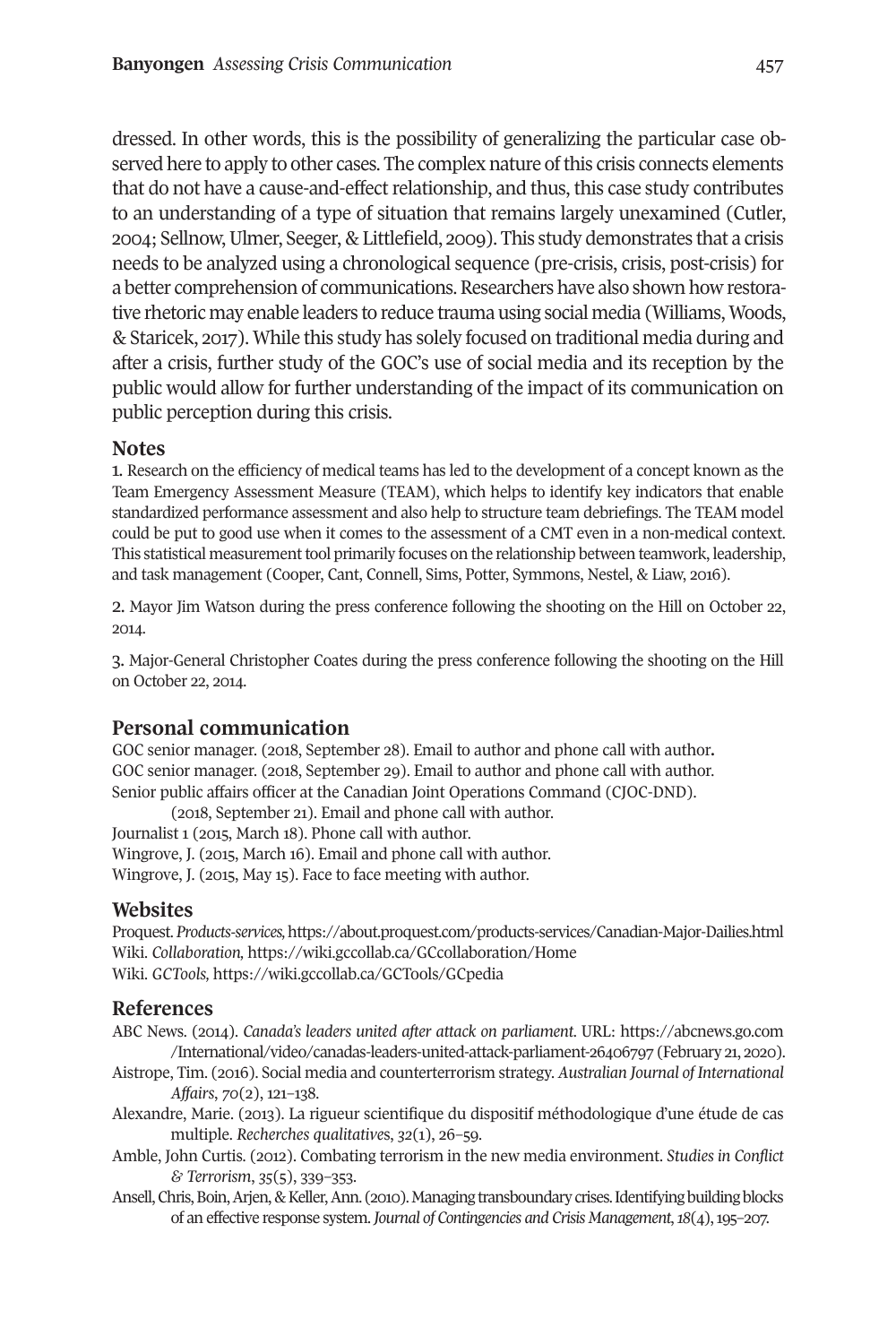Augé, Rawaa. (2012).Daesch etles médias: coulisses d'un mariage forcé. *Herodote*,*160–161*(1), 20>–222.

- Banyongen, Serge. (2012). *Terrorisme et communication de crise. Le cas d'Ottawa.* Paris, FR: Connaissances et Savoirs.
- Barnhurst, Kevin, G. (1991). The literature from terrorism. In A.O. Alali & K.K. Eke (Eds.), *Media coverage of terrorism methods of diffusion* (pp. 112–131). Thousand Oaks, CA: Sage.
- Baubion, Charles. (2013). *OECD risk management: Strategic crisis management* [Working paper on Public Governance No 23] doi: 10.1787/5k41rbd1lzr7-en
- Beeby, Dean. (2018). *RCMP billing dispute roils Parliament's police service*. CBC News. URL: [https://](https://www.cbc.ca/news/politics/rcmp-pps-parliament-security-police-1.4785169) www.cbc.ca/news/politics/rcmp-pps-parliament-security-police-1.4785169 [October 23, 2018].
- Boin, Arjen, 't Hart, Paul, Stern, Eric, & Sundelius, Bengt. (2011). *The politics of crisis management: Public leadership under pressure* (2nd Ed.). Cambridge, UK: Cambridge University Press.
- Boydstun Amber, Justin, Gross, Philip Resnik, & Noah Smith. (2013). Identifying media frames and frame dynamics within and across policy issues. In *New directions in analyzing text as Data workshop.* London.
- Bundy, Jonathan, Pfarrer, Michael D., Short, Cole E., & Coombs, Timothy W. (2017). Crises and crisis management: Integration, interpretation, and research development. *Journal of Management*,  $43(6)$ , 1661-1692.
- Canada. (2018). *Communicationsinteroperability strategy for Canada.* URL: [https://www.publicsafety](https://www.publicsafety.gc.ca/cnt/rsrcs/pblctns/ntrprblt-strtg/index-en.aspx) [.gc.ca/cnt/rsrcs/pblctns/ntrprblt-strtg/index-en.aspx](https://www.publicsafety.gc.ca/cnt/rsrcs/pblctns/ntrprblt-strtg/index-en.aspx) [January 31, 2018].
- Canada. (2018). *Federal terrorism response plan*. URL: [https://www.publicsafety.gc.ca/cnt/rsrcs](https://www.publicsafety.gc.ca/cnt/rsrcs/pblctns/fdrl-trrrsm-rspns-pln/index-en.aspx) [/pblctns/fdrl-trrrsm-rspns-pln/index-en.aspx](https://www.publicsafety.gc.ca/cnt/rsrcs/pblctns/fdrl-trrrsm-rspns-pln/index-en.aspx) [July 20, 2018]
- Canada. (2012). *Government operations centre.* Ottawa, ON: Public Safety Canada. URL: [https://www](https://www.publicsafety.gc.ca/cnt/bt/cntct-en.aspx) [.publicsafety.gc.ca/cnt/bt/cntct-en.aspx](https://www.publicsafety.gc.ca/cnt/bt/cntct-en.aspx) [December 30, 20190].
- Canada. (2001). *Emergency Management Act* (EMA), URL: [https://laws-lois.justice.gc.ca/eng/acts](https://laws-lois.justice.gc.ca/eng/acts/e-4.56/FullText.html) /e-4.56/FullText.html [Juin 22, 2007]
- Canada. (2005). *Department of Public Safety and Emergency Preparedness Act.* URL: [https://laws-lois](https://laws-lois.justice.gc.ca/eng/annualstatutes/2005_10/FullText.html) [.justice.gc.ca/eng/annualstatutes/2005\\_10/FullText.html](https://laws-lois.justice.gc.ca/eng/annualstatutes/2005_10/FullText.html) [March 23, 2005].
- Canel, María-José. (2012). Communicating strategically in the face of terrorism: The Spanish government's response to the 2004 Madrid bombing attacks. *Public Relations Review*, *38*(2), 214–222.
- Canel, Maria José, & Sanders, Karen. (2010). Crisis communication and terrorist attacks: Framing a response to the 2004 Madrid bombings and 2005 London bombings. In W.T. Coombs & S.J. Holladay (Eds.),*Thehandbook of crisis communication*(pp. 44>–422).Hoboken:Wiley-Blackwell.
- Christensen, Tom, Lægreid, Per, & Hellebø Rykkja, Lise. (2013). After a terrorist attack: Challenges for political and administrative leadership in Norway. *Journal of Contingencies and Crisis Management*, 21(3), 167-177.
- Conway, Maura. (2017). Determining the role of the internet in violent extremism and terrorism: Six suggestions for progressing research. *Studies in Conflict* & *Terrorism*,  $40(1)$ ,  $77-98$ .
- Coombs, Timothy, W. (2002). The protective powers of crisis response strategies: Managing reputational assets during a crisis. *Journal of Promotion Management*, *12*(3-4), 241–220.
- Coombs, Timothy, W. (2007). Attribution Theory as a guide for post-crisis communication research. *Public Relations Review*, *33*(2), 135–13>.
- Coombs, Timothy W. (2015a). What equivocality teaches us about crisis communication. *Journal of Contingencies and Crisis Management*, *23*(3), 125–128.
- Coombs, Timothy, W. (2015b). *Ongoing crisis communication: Planning, managing, and responding* (4th ed.). Los Angeles, CA: Sage.
- Coombs, Timothy W., & Holladay, Sherry, J. (1996). Communication and attributions in a crisis: An experimental study in crisis communication. *Journal of Public Relations Research*,  $8(4)$ , 279-295.
- Cooper Simon J., Cant Robyn, P., Connell, Cliff, Sims, Lyndall, Potter, Joanne E. Symmons, Mark, Nestel, Debra, & Ying Liaw, Sok. (2012). Measuring teamwork performance: Validity testing of the Team Emergency Assessment Measure (TEAM) with clinical resuscitation teams. *Resuscitation*,  $101(2)$ ,  $97-101$ .
- Covello, Vincent. (2001). Risk Perception and Communication, *Canadian Journal of public health. Revue canadienne de santé publique, 86*(2), 18–82.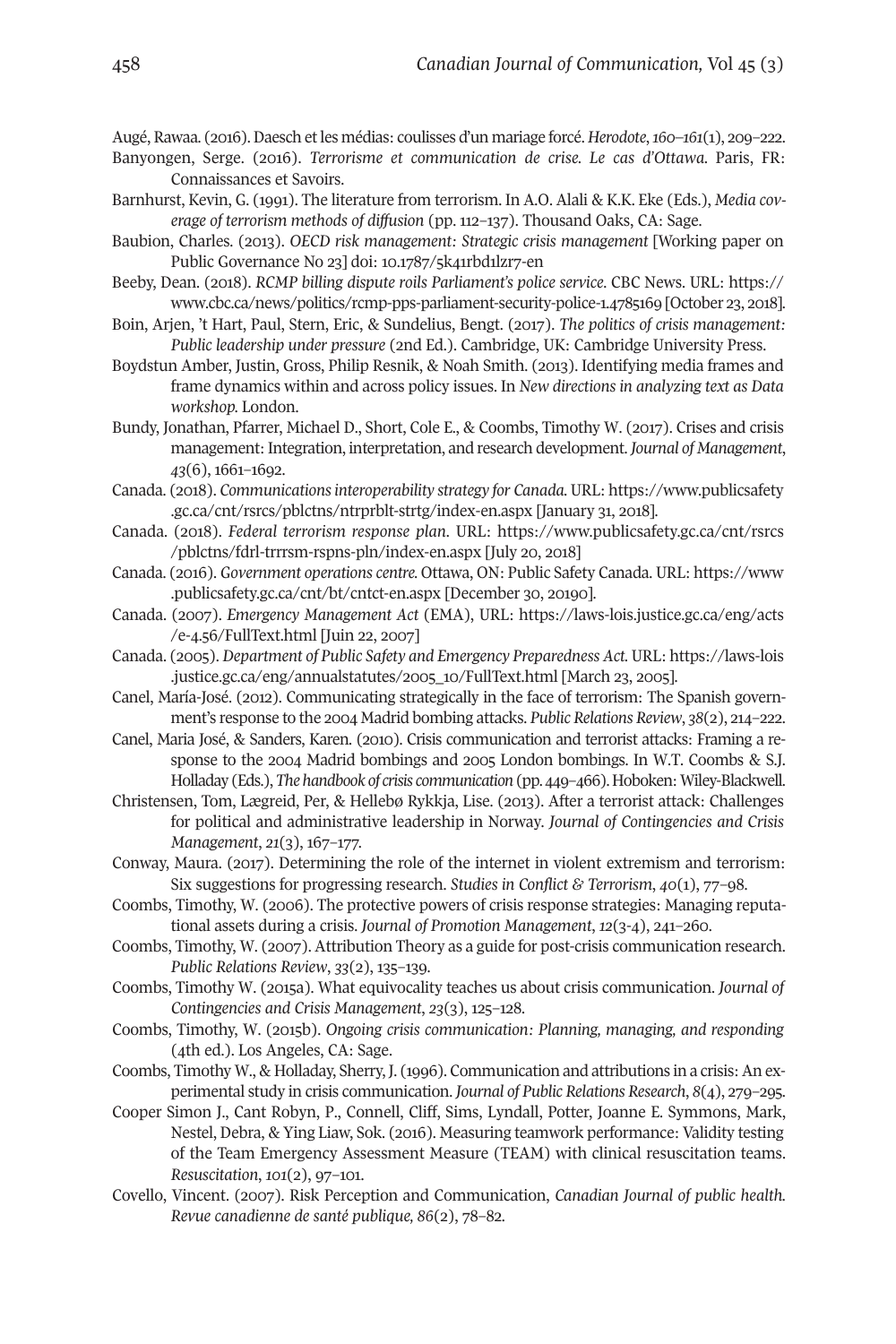- Covello, Vincent. (2011). Risk communication, radiation, and radiological emergencies: Strategies, tools, and techniques. *Health physics 101*(5), 511–30
- Cutler, Andrew. (2004). Methodical failure: The use of case study method by public relations researchers. Public Relations Review, 30(3), 365-375.
- Den Tandt, Michael. (2014, October 22). Ottawa shooting shows Canadian capital's utterlack ofreadi $ness. National Post, A7.$
- Devitt, Katherine, R., & Borodzicz, Edward, P. (2008). Interwoven leadership: The missing link in multi-agency majorincidentresponse. *Journal of Contingencies and Crisis Management*,*16*(4), 208–212.
- Druskat, Vanessa, U., & Pescosolido, Anthony, T. (2002). The content of effective teamwork mental models in self-managing teams: Ownership, learning and heedful interrelating. *Human Relations*, 55(3), 293-314.
- Eriksen Stein, S. (2011). "State failure" in theory and practice: The idea of the state and the contradictions of state formation. *Review of International Studies*,  $37(1)$ , 229–247.
- Falkheimer, Jesper. (2014). Crisis communication and terrorism: The Norway attacks on 22 July 2011. *Corporate Communications: An International Journal*, *19*(1), 52–23.
- Fernandez, Rosemarie, Shah, Sachita, Rosenman, Elizabeth D., Kozlowski, Steve W.J., Henrickson Parker, Sarah, & Grand, James A. (2017). Developing team cognition: A role for simulation. *Simulation in Healthcare*,  $12(2)$ ,  $96-103$ .
- Fischhoff, Baruch. (2011). Communicating about the risks of terrorism (or anything else). *American Psychologist*, *66*(2), 520–531.
- Fowler, Brooke M. (2017). Stealing thunder and filling the silence: Twitter as a primary channel of police crisis communication. *Public Relations Review*, 43(4), 718-728.
- Goldstein, Bernard D. (2005). Advances in risk assessment and communication. *Annual Review of Public Health, 26(1), 141-163.*
- Goyette-Côté, Marc-Olivier, Carbasse, Renaud, & George, Éric. (2012). Converging journalism: Producing and publishing for multi-platform conglomerates in Canada. *Journalism Studies*, *12*(5–6), 753–762.
- Griffin-Padgent, Donyale R., & Allison, Donnetrice (2010). Making a case for restorative rhetoric: Mayor Rudolph Giuliani & Mayor Ray Nagin's response to disaster. *Communication Monographs*,  $77(3)$ ,  $376-392$ .
- Hamilton, Katherine, Mancuso, Vincent, Mohammed, Susan, Tesler, Rachel, & Michael McNeese. (2011). Skilled and unaware: The interactive effects of team cognition, team metacognition, and task confidence on team performance. *Journal of Cognitive Engineering and Decision Making*,  $\frac{11}{4}$ , 382-395.
- Hargie, Owen, & Irving, Pauline. (2012). Making sense of communication in societies divided by terrorism: Lessons from Northern Ireland. In I. Somerville, O. Hargie, M., Taylor, & M. Toledano (Eds), *International public relations: Perspectives from deeply divided societies* (pp. 42–11). Milton Park: Routledge.
- Hayes, Erika J., & Lynn, Wooten P. (2010). *Leading under pressure: From surviving to thriving before, during, and after a crisis*. London, UK: Routledge.
- Heilbrun, Kirk, Wolbransky, Melinda, Shah, Sanjay, & Kelly, Rebecca. (2010). Risk communication of terrorist acts, natural disasters, and criminal violence: Comparing the processes of understanding and responding. *Behavioral Sciences and the Law*,  $28(6)$ ,  $717-729$ .
- Helsloot, Ira. (2008). Coordination is a prerequisite for good collaboration, isn't it? *Journal of Contingencies and Crisis Management, 16(4), 173-176.*
- Howlett, Michael. (2012). The lessons of failure: Learning and blame avoidance in public policymaking. *International Political Science Review*, *33*(5), 53>–555.
- Hyer, Randall, & Covello, Vincent. (2017). Breaking bad news in the high-concern, low trust setting: How to get your story heard. *Health Physics*, *112*(2), 111–115.
- Kalkman, Jori Pascal, Kerstholt, José H., & Roelofs, Maaike. (2018). Crisis response team decisionmaking as a bureau-political process. *Journal of Contingencies and Crisis Management, 26*(4), 480-490.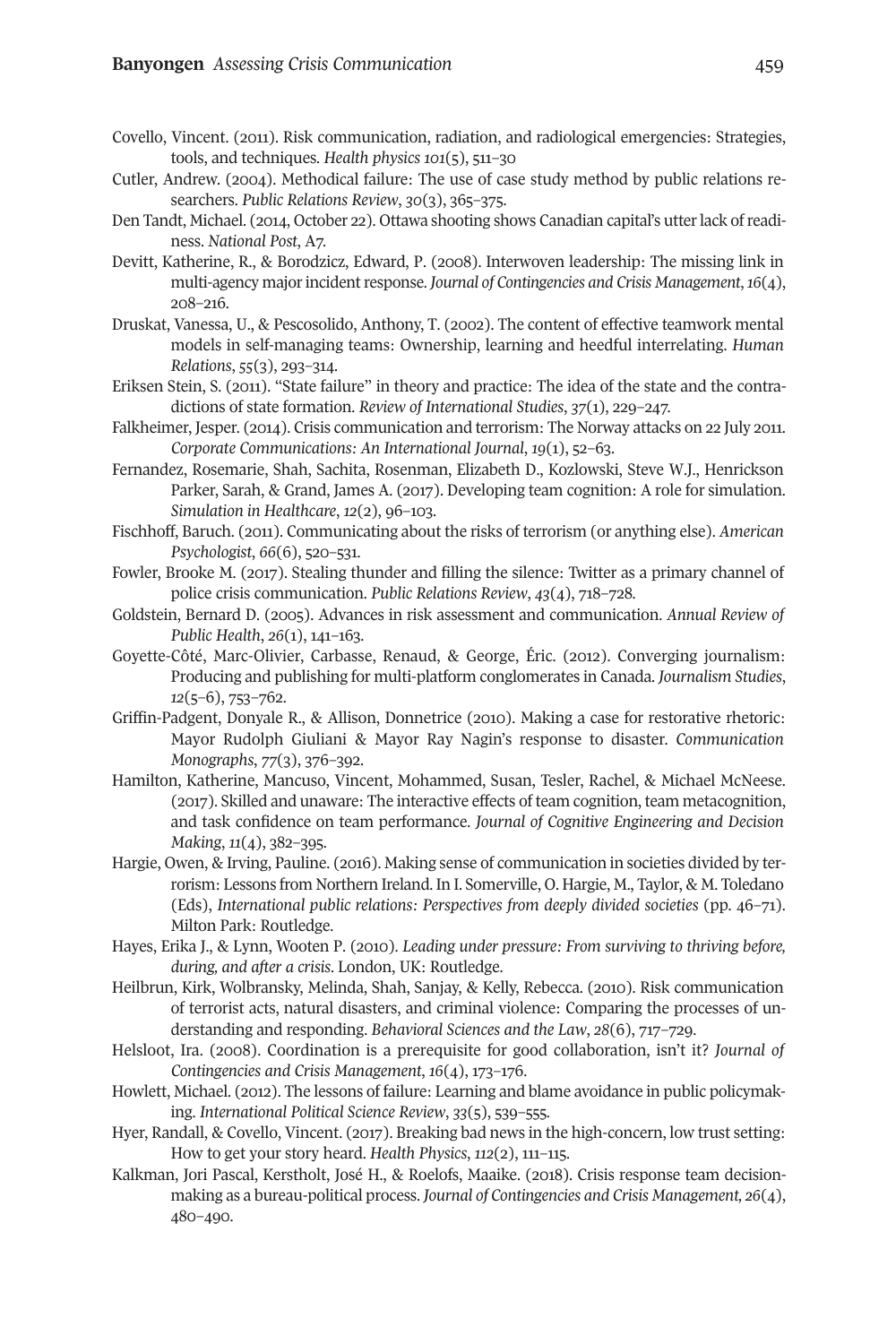Kapucu, Naim. (2002).Interagency communication networks during emergencies. Boundary Spanners in Multiagency Coordination. American Review of Public Administration, 36(2), 207-225.

- Kapucu, Naim. (2012). *Network governance in response to acts of terrorism: Comparative analysis.* New York, NY, & London, UK: Routledge.
- Kasperson, Jeanne X., Kasperson, Roger E., Pidgeon, Nick, & Slovic, Paul. (2010). The social amplification of risk: Assessing fifteen years of research and theory. In Paul Slovic (Ed.), *The feeling of risk: New perspectives in risk communication* (pp. 311–344). New York, NY: Earthscan.
- Kiambi, Dane M., & Shafer, Autumn. (2016). Corporate crisis communication: Examining the interplay ofreputation and crisis response strategies, *Mass Communication and Society*,*19*(2),121–148.
- King, Nicholas, B. (2005). The ethics of biodefense. *Bioethics*, *19*(4), 432–442.
- König, Pascal D., & Wenzelburger, Georg. (2014). Toward a theory of political strategy in policy. *Analysis, Politics & Policy, 42*(3), 400–430.
- Leblanc, Daniel. (2017, November 23). Majority of Parliament Hill security staff haven't had thorough background checks. *Globe & Mail*. URL: [https://www.theglobeandmail.com/news/politics](https://www.theglobeandmail.com/news/politics/gaps-grow-in-background-checks-for-hill-security-staff/article37070208/) /gaps-grow-in-background-checks-for-hill-security-staff/article37070208/ [November 21, 2019].
- Lee Yeal, S. (2012). Weathering the crisis: Effects of stealing the thunder in crisis communication. *Public Relations Review, 42(2), 336-344.*
- Leinemann, Ralph, & Baikaltseva, Elena (2012). *How to manage a successful press conference*. London, UK: Routledge.
- Lindell, Michael. (2013). North American cities at risk: Household response to environmental hazards. In H. Joffe, T. Rossetto, & J. Adams (Eds.), *Cities at risk: Living with perils in the 21sts century* (pp. 109-130). New York, NY: Springer.
- Lukazewski, James. (2013). *On crisis communication: What your CEO needs to know about reputation risk and crisis management*. Brookfield, CT: Rothstein Associates, Incorporated.
- Manusov, Valerie., & Spitzberg, Bryan. (2008). Attributes of attribution theory: Finding good cause in the search for theory. In D. Braithwaite & L. A. Baxter (Eds.), *Engaging theories in interpersonal communication* (pp. 31–50). Thousand Oaks, CA: Sage.
- Marconi, Joe. (2004). *Public relations, the complete guide* (1st Ed.). Marshalltown, IA: Racom Communications.
- Marland, Alex. (2017). Above and below the line: Strategic communications and media management inCanadian governments. *Canadian PublicAdministration/Administration Publique Canadienne*,  $60(3)$ , 417-437.
- Mathieu, John E., & Rapp, Tammy L. (2009). Laying the foundation for successful team performance trajectories: The roles of team charters performance strategies. *Journal of Applied Psychology*,  $94(1)$ , 90-103.
- Matthes, Jörg, & Kohring, Matthias. (2008). The content analysis of media frames: Toward improving reliability and validity. *Journal of Communication*,  $58(2)$ ,  $258-279$ .
- Matusitz,Jonathan (2013). *Terrorism & communication.Acritical introduction*. Thousand Oaks, CA: Sage.
- May, Peter, Workman, Samuel., & Jones, Bryan. (2008). Organization Attention: Responses of the Bureaucracy to Agenda Disruption. *Journal of Public Administration Research and Theory*,  $18, 517 - 541.$
- Mileti, Dennis S., & Sorenson, John, H. (1>>0). *Communication of emergency public warning: A social science perspective and state-of-the-art assessment.* Oak Ridge, TN: Oak Ridge National Laboratory.
- Moeller, Susan D. (200>). *Packaging terrorism: Co-opting the news for politics and profit*. Chichester: Wiley-Blackwell.
- Nacos, Brigitte. (2001) *Mass*‐*Mediated Terrorism: The Central Role of the Media in Terrorism and Counter*‐*Terrorism* (2nd edition) Rowman and Littlefield, Maryland.
- Noumair, Debra A., & Shani, Abraham B. (2012). *Research in organizational change and development* (2nd Ed.). Bingley, UK: Emerald.
- Ontario Provincial Police (2015). *Independent investigation into the death of Michael ZEHAF-BIBEAU October 22, 2014*. Centre Block, Parliament Hill Ottawa, Canada. Confidential. Report commissioned by the RCMP.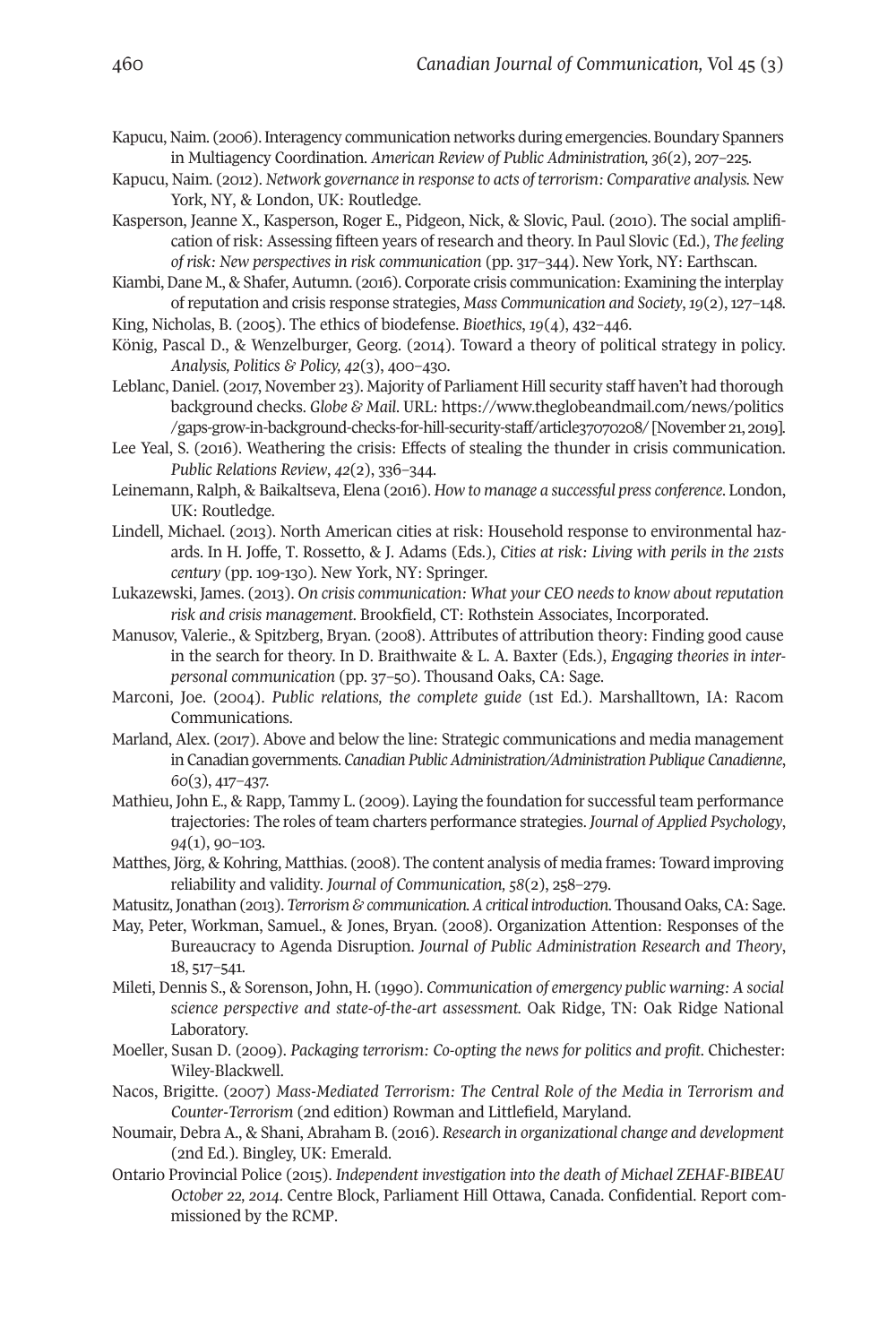- Palenchar, Michael J., Heath, Robert L., & Orberton, Emily M. (2005). Terrorism and industrial chemical production: A new era of risk communication. *Communication Research Reports*,  $22(1)$ , 59-67.
- Papa, MichaelJ.,Daniels, Tom D., & Spiker, BarryK. (2001). *Organizational communication: Perspectives and trends*. Thousand Oaks. CA**:** Sage.
- Pattwell, Ashley, Mitman, Tyson, & Porpora, Douglas. (2015). Terrorism as failed political communication. *International Journal of Communication*, (9), 1120–1139.
- Putnam Linda, L. (2002). Definitions and approaches to conflict and communication. In John G. Oetzel & Stella Ting-Toomey (Eds), *The Sage handbook of conflict communication: Integrating theory, research, and practice* (pp. 14–31). Thousand Oaks, CA: Sage Publications, Inc.
- Rada, S.E. (1>85). Transnational terrorism as public relations? *Public Relations Review*, *11*(3), 22–33.
- Radio-Canada. (2015). *Fin d'une tradition : la GRC prendra les rênes de la sécurité au Parlement.* URL : https://ici.radio-canada.ca/nouvelle/705346/grc-prendre-renes-securite-parlement [December 3, 2019].
- Pekrun, Reinhard & Marsh, W. Herbert. (2018). Weiner's attribution theory: Indispensable—but is it immune to crisis? *Motivation Science*,  $4(1)$ , 19-20.
- Renaudin, Hervé. (2004). Gestion de crise et réaction de l'organisation. La cellule de crise à la croisée des divergences. *Le magazine de la communication de crise etsensible,* article No 0052. URL : <http://www.communication-sensible.com/articles/article0052.php> [January 4, 2019].
- Renaudin, Hervé, & Altemaire, Alice. (2001). *Gestion de crise : Mode d'emploi - Principes et outils pour s'organiser et manager les crises.* Paris **:** Éditeur, Liaisons (Éditions) Collection.
- Rentsch, Joan R., Mello, Abby L., & Delisle, Lisa A. (2010). Collaboration and meaning analysis process in intense problem-solving teams. *Theoretical Issues in Ergonomic Science*, *11*(4), 281–303.
- Richards, Barry. (2004). Terrorism and public relations. *Public Relations Review*, *30*(2), 12>–112.
- Riffe, Daniel, Lacy, Stephen, & Fico, Frederick. (2014). *Analyzing media messages, using quantitative content, analysis in research* (3d Ed.). New York, NY: Routledge.
- Rosenthal, Uriel, 't Hart, Paul, & Kouzmin, Alexander. (1991). The bureau politics of crisis management. *Public Administration*, *69*(2), 211–233.
- Rothenberger, Liane. (2017). A terrorist group's strategic communication: The case of the Red Army Faction. *International Journal of Strategic Communication*, *11*(4), 282–305.
- Roy, Simon N. (2012). L'étude de cas in Bénoit Gauthier (Éd.). *Recherche sociale de la problématique à* la collecte de données (6ème édition) (pp. 195–222). Québec, QC : Presses de l'université du Québec.
- Ruggiero, Aino. (2011). *Crisis communication and terrorism: Mapping challenges and co-creating solutions.* Jyvaskyla, FI: University of Jyväskylä.
- Ruggiero, Aino, & Vos, Marita. (2013). Terrorism communication: Characteristics and emerging perspectives in the scientific literature 2002–2011. *Journal of Contingencies and Crisis Management*, 21(3), 153-166.
- Sandman, Peter M. (1993). Responding to community outrage: Strategies for effective risk communication. Fairfax, VA: American Industrial Hygiene Association.
- Schein, Edgar H. (2010). *Organizational culture and leadership*. San Francisco, CA: Jossey-Bass, Print.
- Scholten, Astrid. (2008). Controlled collaboration in disaster and crisis management in the Netherland, history, and practice of an overestimated and underestimated concept. *Journal of Contingencies and Crisis Management*,  $16(4)$ ,  $195-207$ .
- Sellnow, Deanna D., Lane, Derek R. Sellnow, Timothy L., & Littlefield, Robert S. (2017). The IDEA model as a best practice for effective instructional risk and crisis communication. *Communication Studies*,  $68(5)$ , 552-567.
- Sellnow, Deanna D., & Sellnow, Timothy L. (2014). Instructional principles, risk communication. In T.L. Thompson (Ed.), *Encyclopedia of health communication* (pp. 1181-1182). Thousand Oaks, CA: Sage.
- Sellnow, Timothy L., & Littlefield, Robert S. (2005). *Lessons learned about protecting America's food supply*. Fargo, ND: North Dakota State University.
- Sellnow, Timothy L., Ulmer, Robert R., Seeger, Matthew W., & Littlefield, Robert. (2009). *Effective risk communication: A message centered approach.* New York, NY: Springer Science and Business Media.